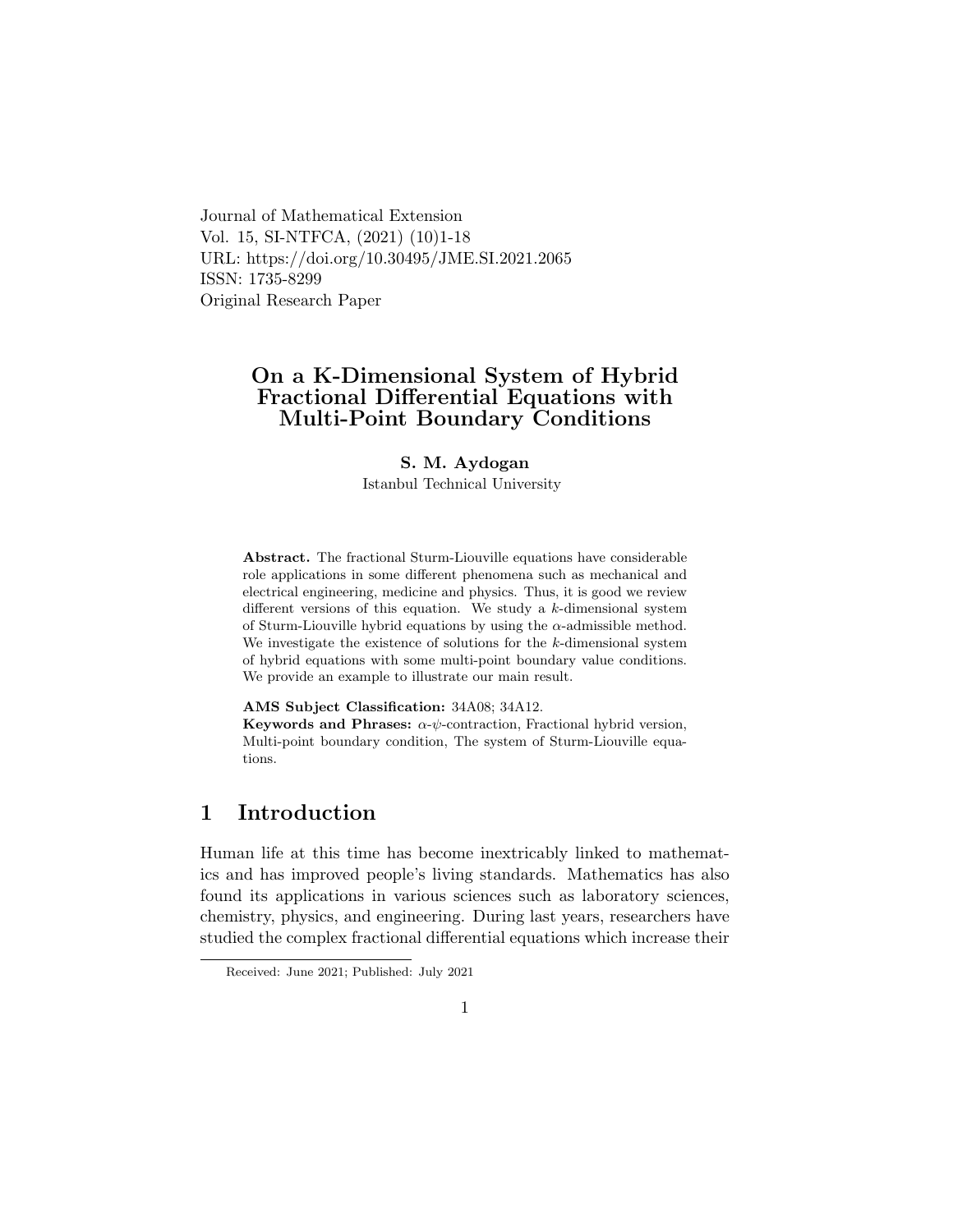ability to model most real-world phenomena. Among the fractional differential equations that are widely used in engineering, physics and wave and quantum theory is the Strom-Liouville fractional differential equation.([\[20,](#page-15-0) [33\]](#page-16-0)). Over the past twenty years, researchers have paid close attention to examining the existence of solutions for fractional differential equations with different boundary conditions (see for examples, [\[3,](#page-13-0) [4,](#page-13-1) [5,](#page-13-2) [12,](#page-14-0) [15,](#page-14-1) [17,](#page-14-2) [18,](#page-15-1) [21,](#page-15-2) [22,](#page-15-3) [23,](#page-15-4) [24,](#page-15-5) [25,](#page-15-6) [26,](#page-15-7) [27,](#page-16-1) [32,](#page-16-2) [35,](#page-16-3) [36,](#page-16-4) [37\]](#page-16-5)).

New and advanced models of different events are being studied and developed by researchers in mathematics by using fractional differential equations with specific or general boundary conditions (see for examples,  $[2, 6, 7, 10, 11, 29]$  $[2, 6, 7, 10, 11, 29]$  $[2, 6, 7, 10, 11, 29]$  $[2, 6, 7, 10, 11, 29]$  $[2, 6, 7, 10, 11, 29]$  $[2, 6, 7, 10, 11, 29]$  $[2, 6, 7, 10, 11, 29]$  $[2, 6, 7, 10, 11, 29]$  $[2, 6, 7, 10, 11, 29]$  $[2, 6, 7, 10, 11, 29]$ . In recent years, systems of hybrid differential equations and non-hybrid systems with different hybrid and non-hybrid boundary conditions have been considered by researchers  $([1, 8, 9, 13, 14, 19, 34, 38]).$  $([1, 8, 9, 13, 14, 19, 34, 38]).$  $([1, 8, 9, 13, 14, 19, 34, 38]).$  $([1, 8, 9, 13, 14, 19, 34, 38]).$  $([1, 8, 9, 13, 14, 19, 34, 38]).$  $([1, 8, 9, 13, 14, 19, 34, 38]).$  $([1, 8, 9, 13, 14, 19, 34, 38]).$  $([1, 8, 9, 13, 14, 19, 34, 38]).$  $([1, 8, 9, 13, 14, 19, 34, 38]).$  $([1, 8, 9, 13, 14, 19, 34, 38]).$  $([1, 8, 9, 13, 14, 19, 34, 38]).$  $([1, 8, 9, 13, 14, 19, 34, 38]).$  $([1, 8, 9, 13, 14, 19, 34, 38]).$  $([1, 8, 9, 13, 14, 19, 34, 38]).$  $([1, 8, 9, 13, 14, 19, 34, 38]).$  $([1, 8, 9, 13, 14, 19, 34, 38]).$  $([1, 8, 9, 13, 14, 19, 34, 38]).$ 

As we know, the fractional Caputo derivative of order  $b - 1 \leq \varrho < b$ for the function  $v$  is defined by

$$
D^{\alpha}v(t) = I^{b-\varrho}\frac{d^b}{dt^b}v(r) = \int_0^r \frac{(r-s)^{b-\varrho-1}}{\Gamma(b-\varrho)}\frac{d^b v(s)}{dt^b}ds
$$

and the Riemann-Liouville fractional integral of order  $\rho > 0$  for a function  $v \in L^1[0, K]$  is given by  $I^{\varrho}v(r) = \int_0^r v(r) dr$  $(r-s)^{\varrho-1}$  $\frac{-s}{\Gamma(\varrho)}v(s)ds$  (see [\[28,](#page-16-8) [31\]](#page-16-9)).

In 2011, Zhao et al. studied the fractional problem  ${}^{c}D^{\varrho}\left(\frac{v(r)}{l(r,v(r))}\right) =$  $h(r, v(r))$  with boundary initial condition  $v(0) = 0$ , where  $0 < \rho < 1$ , <sup>c</sup>D<sup>*e*</sup> denotes the Caputo fractional derivative,  $l \in C(I \times \mathbb{R}, \mathbb{R} \setminus \{0\})$ and $h \in C(I \times \mathbb{R}, \mathbb{R})$  ([\[38\]](#page-17-0)). In 2019, the Sturm-Liouville problem  $cD^{\rho}(m(r)v'(r)) + p(r)v(r) = f(r)h(v(r))$  via the multi-point boundary conditions  $v'(r) = 0$ ,  $\sum_{i=1}^{u} \zeta_i v(a_i) = \tau \sum_{j=1}^{n} \phi_j v(z_j)$  investigated, where  $\varrho \in (0, 1], {}^{c}D^{\varrho}$  denotes the fractional Caputo derivative,  $m \in C^{1}(I, \mathbb{R}),$  $p(r)$  and  $f(r)$  are absolutely continuous functions on  $I = [0, K]$  with  $K > 0$ ,  $m(r) \neq 0$  for all  $r \in I$ ,  $f : \mathbb{R} \to \mathbb{R}$  is differentiable on the interval I,  $0 \le a_1 < a_2 < \cdots < a_u < c, d \le z_1 < z_2 < \cdots < z_n < K, c < d$  and  $\zeta_1, \ldots, \zeta_u, \tau_1, \ldots, \tau_n$  $\zeta_1, \ldots, \zeta_u, \tau_1, \ldots, \tau_n$  $\zeta_1, \ldots, \zeta_u, \tau_1, \ldots, \tau_n$  and  $\rho$  are real constants ([\[16\]](#page-14-9)).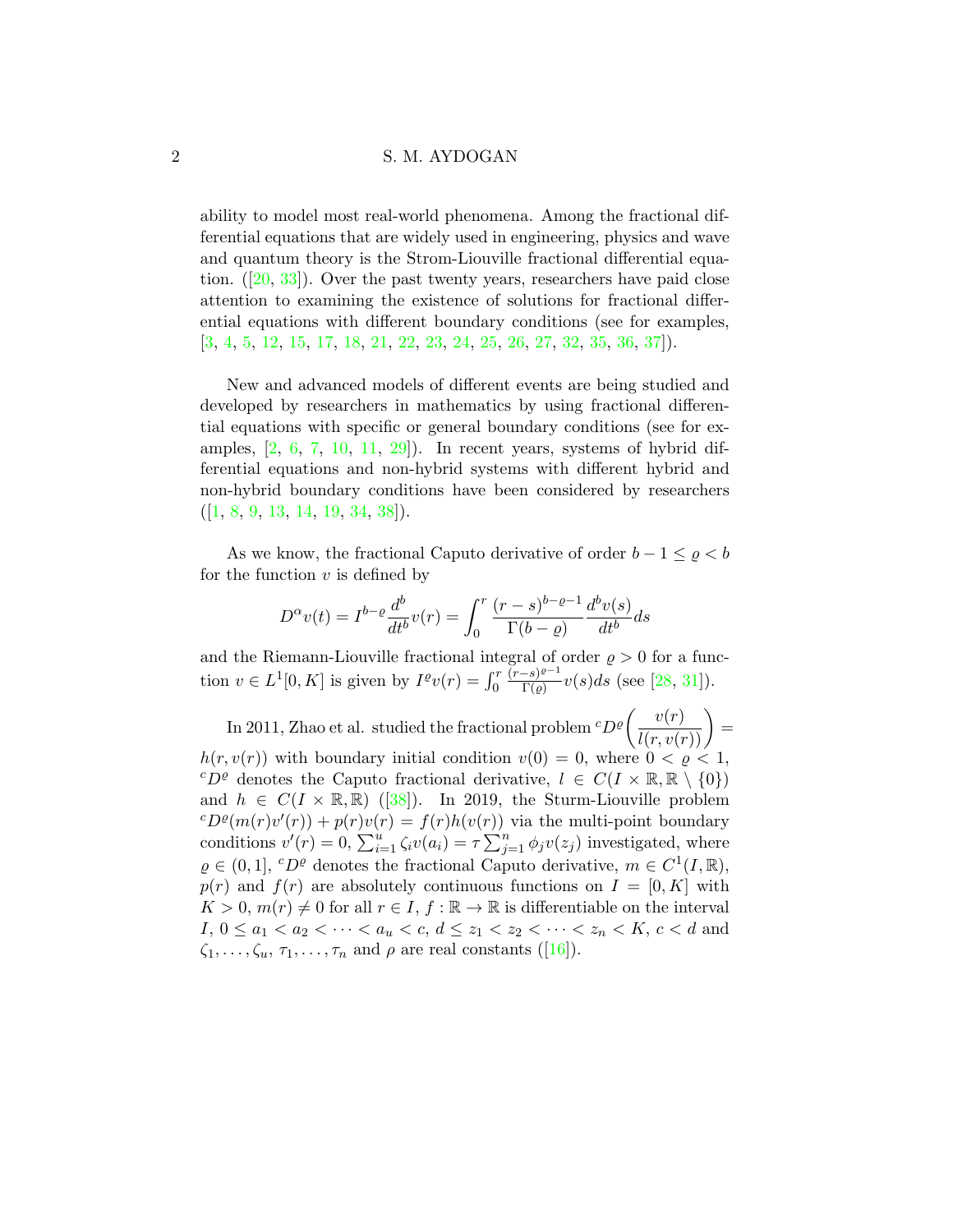Let  $\varrho \in (0,1)$ ,  ${}^cD^{\varrho}$  is the Caputo fractional derivative of order  $\varrho$ ,  $I =$ [0, K] with  $K < \infty$ ,  $m, \tilde{m} \in C^1(I, \mathbb{R})$ ,  $\tilde{m}(r)$ ,  $p(r)$  and  $f(r)$  are absolutely continuous functions on I with  $m(r) \neq 0$  for all  $r \in I$ ,  $h, \tilde{h} : \mathbb{R} \to \mathbb{R}$  are defined and differentiable on the interval I and  $0 \le a_1 < a_2 < \cdots <$  $a_u < c, d \le z_1 < z_2 < \cdots < z_n < K, c < d \text{ and } \zeta_1, \ldots, \zeta_u, \tau_1, \ldots, \tau_n$ and  $\rho$  are real constants with  $\sum_{n=1}^{u}$  $i=1$  $\zeta_i - \rho \sum_{i=1}^{n}$  $j=1$  $\tau_j \neq 0$ . Now by mixing the ideas in these works and main idea of  $[13]$ , we review the k-dimensional hybrid differential system

<span id="page-2-0"></span>
$$
\begin{cases}\n^{c}D_{1}^{\varrho}\bigg(m_{1}(r)\bigg(\frac{v_{1}(r)}{l_{1}(r,v_{1}(r))}\bigg)^{\prime}-\tilde{m}_{1}(r)\tilde{h}_{1}(v_{1}(r))\bigg) \\
+q_{1}(r)v_{1}(r) = f_{1}(r)h_{1}(v_{1}(r)), \\
^{c}D_{2}^{\varrho}\bigg(m_{2}(r)\bigg(\frac{v_{2}(r)}{l_{2}(r,v_{2}(r))}\bigg)^{\prime}-\tilde{m}_{2}(r)\tilde{h}_{2}(v_{2}(r))\bigg) \\
+q_{2}(r)v_{2}(r) = f_{2}(r)h_{2}(v_{2}(r)), \\
\cdot \\
^{c}D_{k}^{\varrho}\bigg(m_{k}(r)\bigg(\frac{v_{k}(r)}{l_{k}(r,v_{k}(r))}\bigg)^{\prime}-\tilde{m}_{k}(r)\tilde{h}_{k}(v_{2}(r))\bigg) \\
+q_{k}(r)v_{k}(r) = f_{k}(r)h_{k}(v_{k}(r)), \quad (r \in I),\n\end{cases} \tag{1}
$$

with the sigma boundary value conditions

<span id="page-2-1"></span>
$$
\begin{cases}\n\left(\frac{v_i(t)}{l_i(r,v_i(r))}\right)_{r=0}' = \left(\frac{\tilde{m}_i(r)}{m_i(t)}\tilde{h}_i(v_i(r))\right)_{r=0}, & (1 \le i \le k) \\
\sum_{i=1}^u \zeta_i\left(\frac{v_i(a_i)}{l_i(a_i, u_i(a_i))}\right) = \rho_i \sum_{j=1}^n \tau_j\left(\frac{v_i(z_j)}{l_i(z_j, v_i(z_j))}\right).\n\end{cases}
$$
\n
$$
(2)
$$

Let I be an interval in  $\mathbb{R}$ . Consider the space  $W = C(I, \mathbb{R})$  via the norm  $||w|| = \sup_{r \in I} |w(t)|$  and the norm  $||w|| = \int_0^K |w(s)| ds$  on  $L_1[0, K]$ ,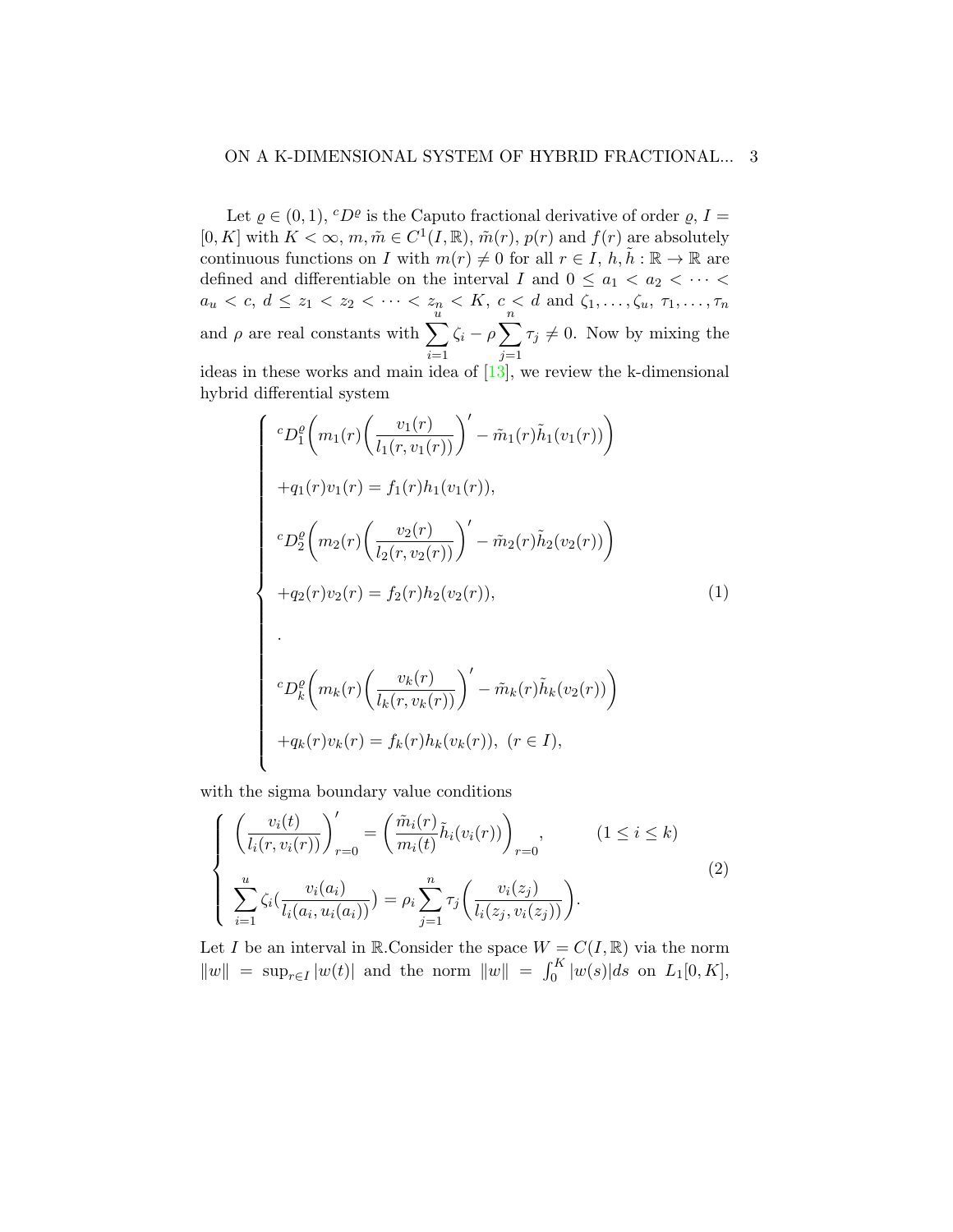where  $|w(t)|$  is the usual norm on  $\mathbb{R}^n$ . Consider the Banach product space  $W^k = (W \times W \times ... \times W, ||.||_*)$  with the norm  $||w_1, w_2, ..., w_k|| =$  $\max\{\Vert w_1\Vert, \Vert w_2\Vert, \dots, \Vert w_k\Vert\}.$  The Riemann-Liouville fractional integral of order *g* for a function h is defined by  $I^{\rho}h(r) = \frac{1}{\Gamma(\rho)} \int_0^r (r-s)^{\rho-1}h(s)ds$  $(\varrho > 0)$  and the Caputo derivative of order  $\varrho$  for a function h is defined by  ${}^cD^{\rho}h(r) = I^{n-\rho}\frac{d^n}{dr^n}h(r) = \frac{1}{\Gamma(n-\rho)}\int_0^r$  $h^{(n)}(s)$  $\frac{n^{(n)}(s)}{(r-s)e^{-n+1}}$ ds, where  $n = [\varrho] + 1$  $([28], [31])$  $([28], [31])$  $([28], [31])$  $([28], [31])$  $([28], [31])$ . Assume that  $\Psi$  is a family of non-descending functions  $\psi : [0, +\infty) \to [0, +\infty)$  such that  $\sum_{n=1}^{\infty} \psi^{n}(t) < +\infty$  for all  $r > 0$ , where  $\psi^n$  is the *n*-th iterate of  $\psi$ . Let  $\overline{K}: W \to W$  be a selfmap and  $\alpha: W \times W \to [0, +\infty)$  a function. We say that K is  $\alpha$ -admissible whenever $\alpha(w, x) \geq 1$  implies  $\alpha(Kw, Kx) \geq 1$  ([\[30\]](#page-16-10)). Let  $\psi \in \Psi$  and  $\alpha: X \times X \to [0, +\infty)$  be a map. A self-map  $K: W \to W$  is called an  $\alpha$ - $\psi$ -contraction whenever  $\alpha(w, x)d(Kw, Kx) \leq \psi(d(w, x))$  for all  $w, x \in W$  ([\[30\]](#page-16-10)). We need next result.

<span id="page-3-0"></span>**Lemma 1.1.** [\[30\]](#page-16-10) Suppose that  $(W, d)$  is a complete metric space,  $\psi \in$  $\Psi$ ,  $\alpha$  :  $X \times X \rightarrow [0, +\infty)$  is a map and  $K : W \rightarrow W$  is an  $\alpha$ admissible  $\alpha$ - $\psi$ -contraction. Assume that there exists  $w_0 \in W$  such that  $\alpha(w_0, Kw_0) \geq 1$  and  $\alpha(w_n, w) \geq 1$  for all n whenever  $\{w_n\}$  is a sequence in W such that  $\alpha(w_{n-1}, w_n) \geq 1$  for all  $n \geq 1$  and  $w_n \to w$ . Then K has a fixed point.

## 2 Main Results

To study the problem  $(1)-(2)$  $(1)-(2)$ , we consider the following assumptions.

- $(A_1)$  The maps  $h_1, \ldots, h_k, \tilde{h}_i, \ldots, \tilde{h}_k, : \mathbb{R} \to \mathbb{R}$  are bounded are differentiable on  $[0, K]$  and the functions  $\frac{\partial h_1}{\partial t}, \ldots, \frac{\partial h_k}{\partial t}$  and  $\frac{\partial \tilde{h}_1}{\partial t}, \ldots, \frac{\partial \tilde{h}_k}{\partial t}$  are bounded on [0, K] with  $\left|\frac{\partial h_i}{\partial v_i}\right|$  $\frac{\partial h_i}{\partial v_i} \vert \leq \mathcal{S} \text{ and } \vert \frac{\partial \tilde{h}_i}{\partial v_i} \vert \leq \tilde{\mathcal{S}} \text{ for all } i=1,\ldots,k$ and two constants  $S$  and  $\overline{S}$ .
- $(A_2)$  The map  $m_1, \ldots, m_k \in C^1(I, \mathbb{R})$  have this property that  $m_i(r) \neq 0$ for all r and  $\inf_{r \in I} |m_i(r)| = m_i$  for all  $i = 1, \ldots, k$ . Also,  $\tilde{m}_i(r)$ ,  $p_i(r)$  and  $h_i(r)$  are absolutely continuous functions on I for all  $i=1,\ldots,k.$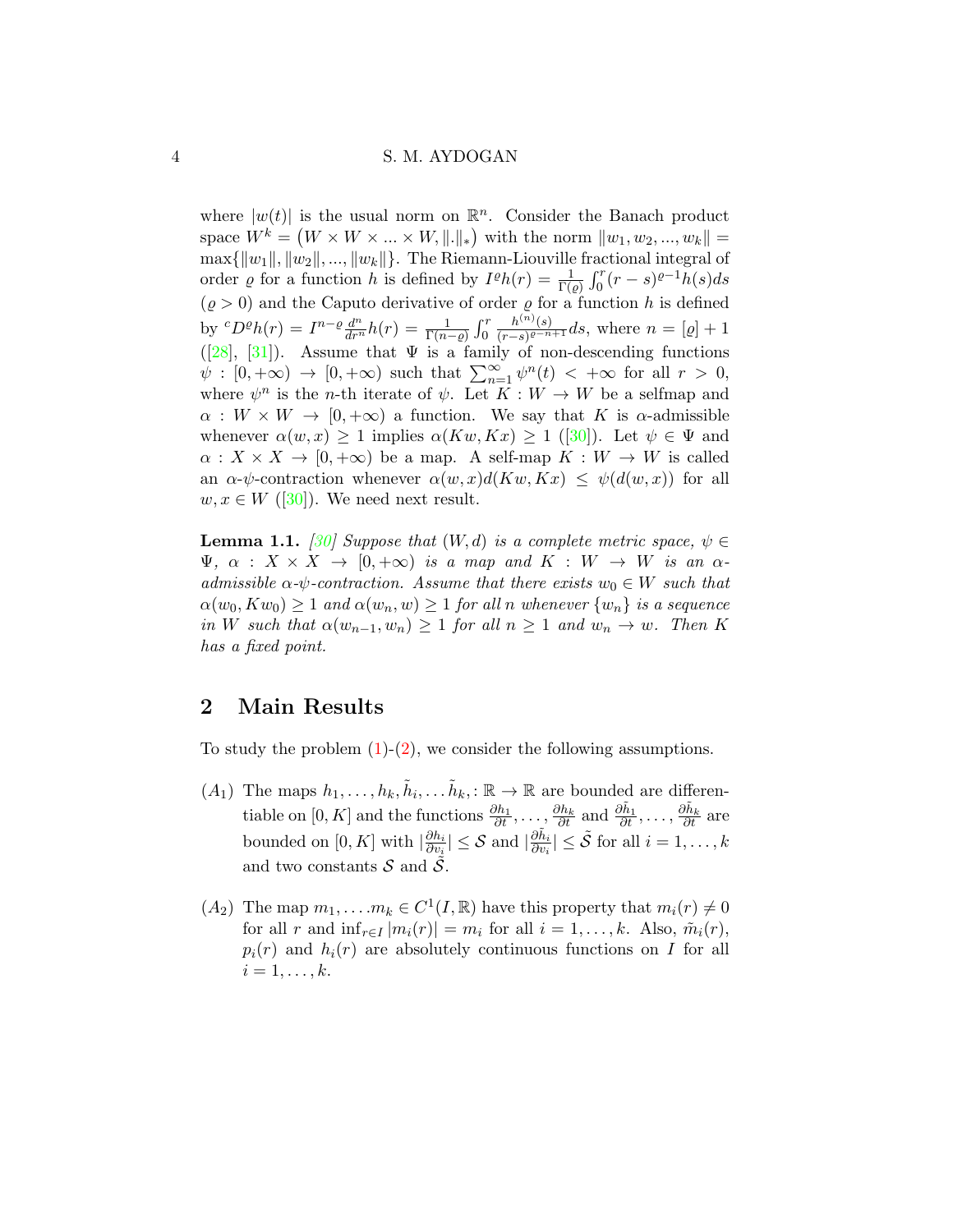- $(A_3)$  The functions  $l_1, \ldots, l_k : I \times \mathbb{R} \to \mathbb{R} \setminus \{0\}$  are continuous in the two variables and there are mappings  $\xi_1, \ldots, \xi_k \geq 0$  such that  $|l_i(r, w) - l_i(r, x)| \leq \xi_i(r)|w - x|$  for all  $(r, w, x)$  in  $I \times \mathbb{R} \times \mathbb{R}$  and  $i=1,\ldots,k.$
- $(A_4)$  There exists a real number  $t > 0$  such that

$$
(\|\xi_i\|t+l_{i,0})(\otimes_{i,1}t+\otimes_{i,2})\leq t \text{ and } (2\otimes_{i,1}t+\otimes_{i,2})\|\xi_i\|+l_0\otimes_{i,1}<1,
$$

where

$$
\varnothing_{i,1} = \frac{K}{m_i} \left( \tilde{S} \|\tilde{m_i}\| + \frac{K^{\varrho_i}(\|p_i\| + S\|h_i\|)}{\Gamma(\varrho_i + 2)} \right) \left( |B| \left( \sum_{i=1}^u |\zeta_i| + |\rho_i| \sum_{j=1}^n |\tau_j| \right) + 1 \right),
$$
  

$$
\varnothing_{i,2} = \frac{K}{m_i} \left( \tilde{h_0} \|\tilde{m_i}\| + \frac{K^{\varrho_i} \|h_i\| h_0}{\Gamma(\varrho_i + 2)} \right) \left( |B| \left( \sum_{i=1}^u |\zeta_i| + |\rho_i| \sum_{j=1}^n |\tau_j| \right) + 1 \right),
$$
  

$$
h_{i,0} = |h_i(0)|, \ \tilde{h}_{i,0} = |\tilde{h}_i(0)| \text{ and } l_{i,0} = \sup_{r \in I} l_i(r, 0) \text{ for } 1 \le i \le k.
$$

Now, we provide our main result.

<span id="page-4-0"></span>**Theorem 2.1.** Assume that the assumptions  $(A_1)-(A_2)$  hold. Then, the hybrid system [\(1\)](#page-2-0) with boundary conditions [\(2\)](#page-2-1) has a solution  $v =$  $(v_1, \ldots, v_n)$ , where

$$
v_i(r) = l_i(r, v_i(r)) \left[ B \rho_i \sum_{j=1}^n \tau_j \int_0^{z_j} \frac{\tilde{m}_i(s)}{m_i(s)} \tilde{h}_i(v_i(s)) ds \right.- B \sum_{i=1}^u \zeta_i \int_0^{a_i} \frac{\tilde{m}_i(s)}{m_i(s)} \tilde{h}_i(v_i(s)) ds + B \sum_{i=1}^u \zeta_i \int_0^{a_i} \frac{1}{m_i(s)} I_i^{\varrho}(p_i(s)v_i(s)) ds - B \rho \sum_{j=1}^n \tau_j \int_0^{z_j} \frac{1}{m_i(s)} I_i^{\varrho}(p_i(s)v_i(s)) ds + B \rho_i \sum_{j=1}^n \tau_j \int_0^{z_j} \frac{1}{m_i(s)} I_i^{\varrho}(h_i(s)h_i(v_i(s))) ds - B \sum_{i=1}^u \zeta_i \int_0^{a_i} \frac{1}{m_i(s)} I_i^{\varrho}(h_i(s)h_i(v_i(s))) ds + \int_0^r \frac{\tilde{m}_i(s)}{m_i(s)} \tilde{h}_i(v_i(s)) ds - \int_0^r \frac{1}{m_i(s)} I_i^{\varrho}(p_i(s)v_i(s)) ds + \int_0^r \frac{1}{m_i(s)} I_i^{\varrho}(h_i(s)h_i(v_i(s))) ds \right],
$$
\n(3)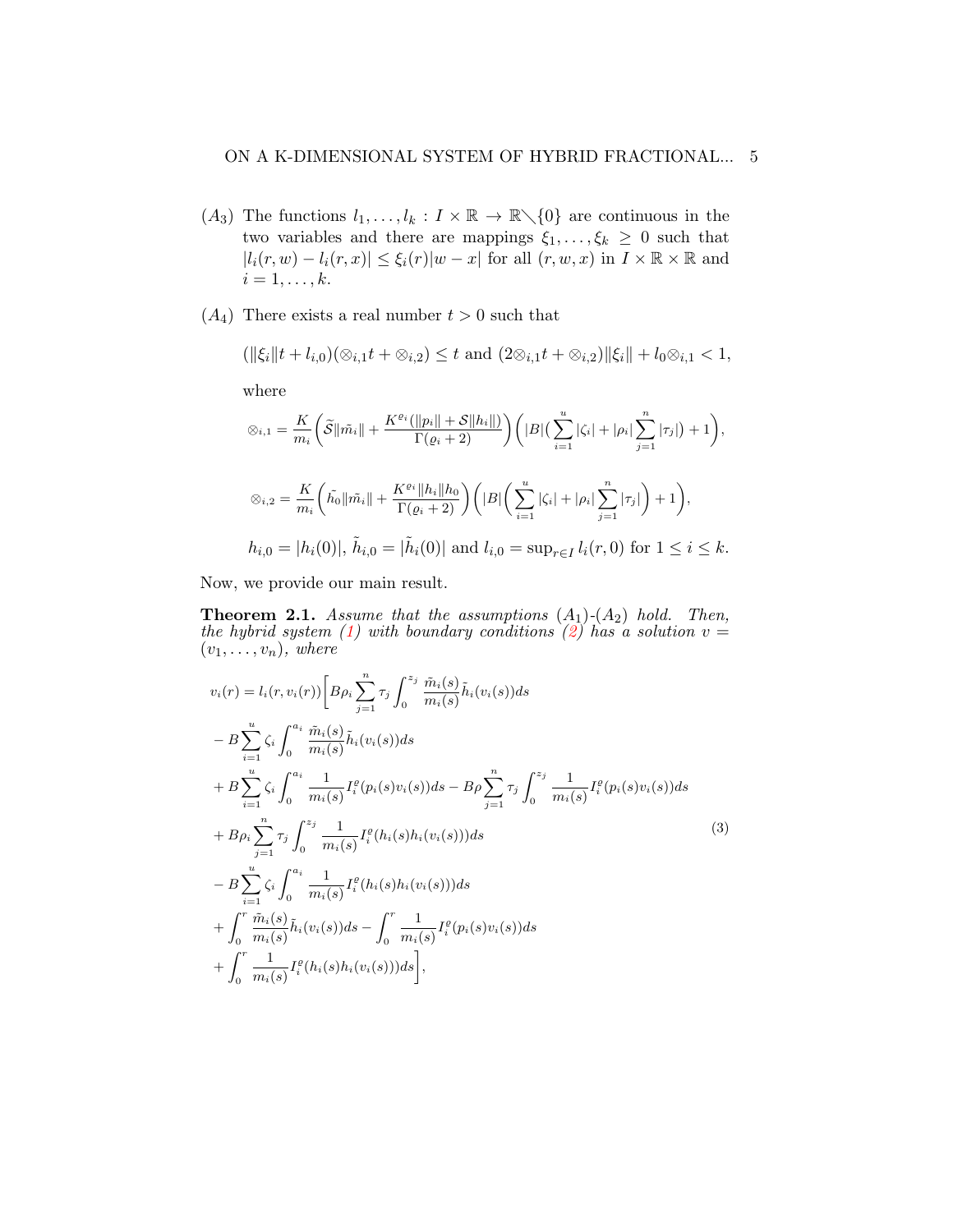for all 
$$
i = 1, ..., k
$$
 and  $B = \frac{1}{\sum_{i=1}^{u} \zeta_i - \rho_i \sum_{j=1}^{n} \tau_j}$ . Also,  

$$
\frac{v_i}{l_i(r, v_i(r))} \in C^1(I, \mathbb{R})
$$

and  $\left(\frac{v_i(r)}{l_i(r, v_i(r))}\right)^{\prime\prime} \in L_1(I, \mathbb{R})$  for all i. If  $(l_i(r, v_i(r)))^{\prime} \in C(I, \mathbb{R})$ , then  $v_i \in C^1(I, \mathbb{R}) \, (i = 1, \ldots, n).$ 

**Proof.** Define the map  $\Delta_k : W^k \to W^k$  by

$$
\Delta_kv_k(r)=\Big(l_1(r,v_1(r))H_1v_1(r),\ldots,l_k(r,v_k(r))H_kv_k(r)\Big),
$$

where

$$
H_i v_i(r) = B \rho_i \sum_{j=1}^n \tau_j \int_0^{z_j} \frac{\tilde{m}_i(s)}{m_i(s)} \tilde{h}_i(v_i(s)) ds - B \sum_{i=1}^u \zeta_i \int_0^{a_i} \frac{\tilde{m}_i(s)}{m_i(s)} \tilde{h}_i(v_i(s)) ds + B \sum_{i=1}^u \zeta_i \int_0^{a_i} \frac{1}{m_i(s)} I_i^{\varrho}(p_i(s)v_i(s)) ds - B \rho_i \sum_{j=1}^n \tau_j \int_0^{z_j} \frac{1}{m_i(s)} I_i^{\varrho}(p_i(s)v_i(s)) ds + B \rho_i \sum_{j=1}^n \tau_j \int_0^{z_j} \frac{1}{m_i(s)} I_i^{\varrho}(f_i(s) h_i(v_i(s))) ds - B \sum_{i=1}^u \zeta_i \int_0^{a_i} \frac{1}{m_i(s)} I_i^{\varrho}(f_i(s) h_i(v_i(s))) ds + \int_0^r \frac{\tilde{m}_i(s)}{m_i(s)} \tilde{h}_i(v_i(s)) ds - \int_0^r \frac{1}{m_i(s)} I_i^{\varrho}(p_i(s) v_i(s)) ds + \int_0^t \frac{1}{m_i(s)} I_i^{\varrho}(f_i(s) h_i(v_i(s))) ds.
$$

for all  $i = 1, ..., k$ . In accordance with  $(A_4)$ , there exists  $t > 0$  such that

$$
(\|\xi\|t + l_{i,0})(\mathcal{A}_{i,1}t + \otimes_{i,2}) \leq t \text{ and } (2\otimes_{i,1}t + \otimes_{i,2})\|\xi\| + l_{i,0}\otimes_{i,1} < 1.
$$

Consider the closed ball  $E_t$ , where  $E_t = \{v_i \in W^k : ||v_i|| \le t\}$ . it is clear that  $E_t$  is bounded and closed subset of  $W^k$ . Define the function  $\varrho$ :  $W^k \times W^k \to [0, \infty)$  by  $\varrho(v_i, q_i) = 1$  whenever  $v_i, q_i \in E_t$  and  $\varrho(v_i, q_i) = 0$ otherwise. Then, we have

$$
|\tilde{h}_i(v_i(s))| = |\tilde{h}_i(v_i(s)) - \tilde{h}_i(0) + \tilde{h}_i(0)| \leq |\tilde{h}_i(v_i(s)) - \tilde{h}_i(0)| + |\tilde{h}_i(0)|
$$
  

$$
\leq \tilde{S}|v_i(s)| + |\tilde{h}_i(0)| \leq \tilde{S}||v_i|| + h_{i,0}^{\tilde{}}
$$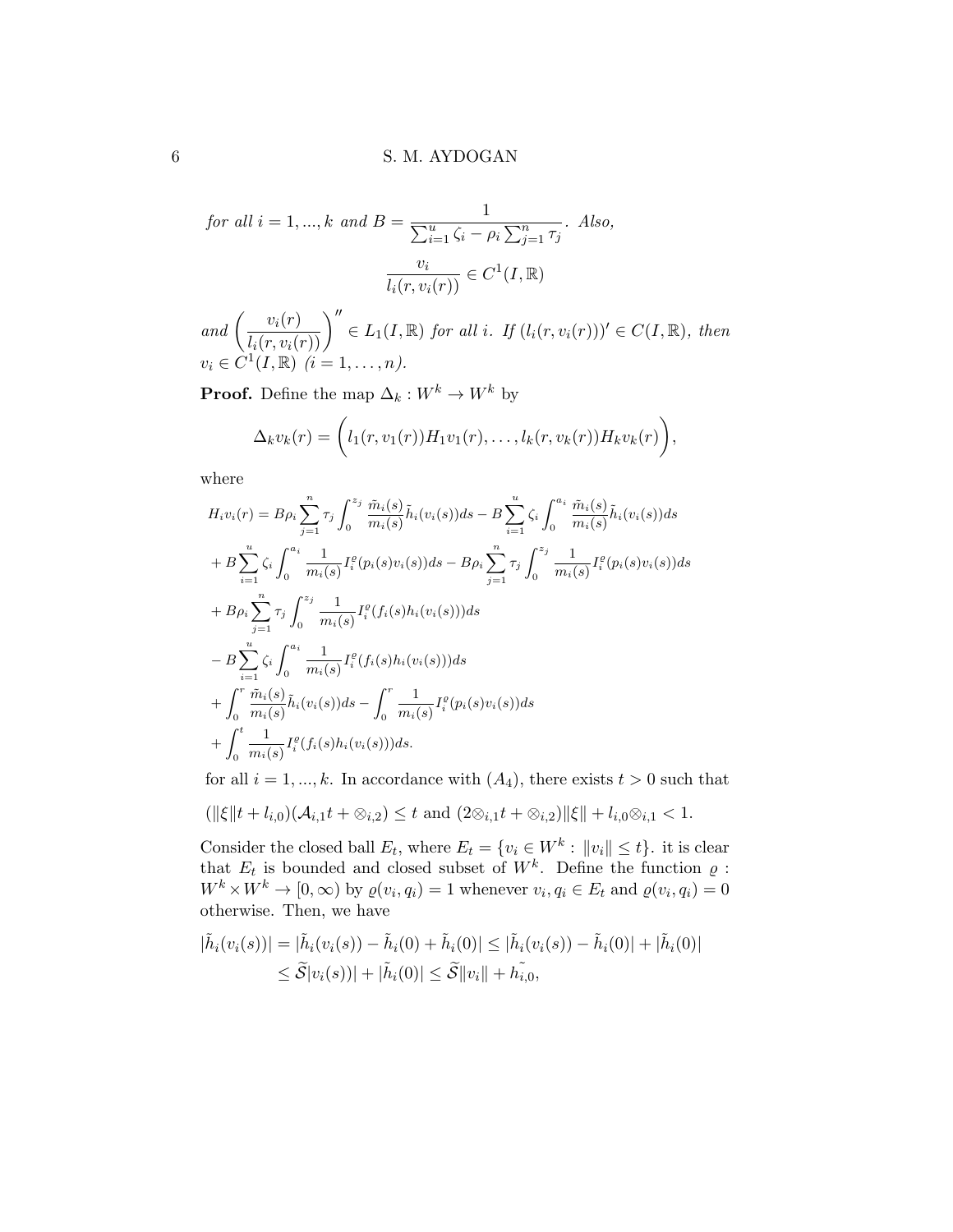$|l_i(s, v_i(s))| \le ||\xi|| ||v_i|| + l_0$  and  $|h_i(v_i(s))| \le S ||v_i|| + h_{i,0}$ . We show that the  $\Delta_k$  operator satisfy the conditions of Lemma [1.1.](#page-3-0) We show that  $\|\Delta_k v_k\| \leq t$  whenever  $v_i \in E_t$ . Let  $v_i \in E_t$ . Then,

<span id="page-6-0"></span>
$$
|B||\rho_i| \sum_{j=1}^n |\tau_j| \int_0^{z_j} \frac{|\tilde{m}_i(s)|}{|m_i(s)|} |\tilde{h}_i(v_i(s))| ds \le \frac{|B||\rho_i| ||\tilde{m}_i| |(\tilde{S}||v_i|| + \tilde{h}_{0i}) \sum_{j=1}^n |\tau_j| z_j}{m_i}
$$
  

$$
\le \frac{|B||\rho_i| ||\tilde{m}_i| |(\tilde{S}t + \tilde{h}_{0i}) \sum_{j=1}^n |\tau_j| K}{m_i}
$$
  

$$
= \frac{K|B||\rho_i| ||\tilde{m}_i| |\tilde{S} \sum_{j=1}^n |\tau_j|}{m_i} t + \frac{K|B||\rho| ||\tilde{m}_i| |\tilde{h}_0 \sum_{j=1}^n |\tau_j|}{m_i}
$$
 (4)

and

$$
|B| \sum_{i=1}^{u} |\zeta_i| \int_0^{a_i} \frac{|\tilde{m}_i(s)|}{|m_i(s)|} |\tilde{h}_i(v_i(s))| ds
$$
  

$$
\leq \frac{K|B| ||\tilde{m}_i || \widetilde{S} \sum_{i=1}^{u} |\zeta_i|}{m_i} t + \frac{K|B| |\tilde{m}_i || \tilde{h}_0 \sum_{i=1}^{u} |\zeta_i|}{m_i}.
$$

Since 
$$
I_i^{\varrho}(1) = \int_0^s \frac{(s-\phi)^{\varrho_i-1}}{\Gamma(\varrho_i)} d\phi = \frac{s_i^{\varrho}}{\Gamma(\varrho_i+1)}
$$
, we obtain  
\n
$$
|B| \sum_{i=1}^u |\zeta_i| \int_0^{a_i} \frac{1}{|m_i(s)|} I_i^{\varrho}(|p_i(s)||v_i(s)|) ds
$$
\n
$$
\leq \frac{|B| ||p_i|| ||v_i||}{m_i} \sum_{i=1}^u |\zeta_i| \int_0^{a_i} (\int_0^s \frac{(s-\phi)^{\varrho_i-1}}{\Gamma(\varrho_i)} d\phi) ds
$$
\n
$$
\leq \frac{K^{\varrho_i+1} |B| ||p_i|| \sum_{i=1}^u |\zeta_i|}{m_i \Gamma(\varrho_i+2)} t
$$

and

$$
|B||\rho_i| \sum_{j=1}^n |\tau_j| \int_0^{z_j} \frac{1}{|m_i(s)|} I_i^{\varrho}(|p_i(s)||v_i(s)|) ds
$$
  

$$
\leq \frac{K^{\varrho_i+1}|B||\rho_i| ||p_i|| \sum_{j=1}^n |\tau_j|}{m_i \Gamma(\varrho_i+2)} t.
$$

Also,

$$
|B||\rho_i| \sum_{j=1}^n |\tau_j| \int_0^{z_j} \frac{1}{|m_i(s)|} I_i^{\varrho}(|f_i(s)||h_i(v_i(s))|) ds \le \frac{K^{\varrho_i+1} \mathcal{S}|B||\rho_i| ||f_i|| \sum_{j=1}^n |\tau_j|}{m_i \Gamma(\varrho_i+2)} t + \frac{K^{\varrho_i+1}|B||\rho_i| ||f_i||h_{i,0} \sum_{j=1}^n |\tau_j|}{m_i \Gamma(\varrho_i+2)}, |B| \sum_{i=1}^u |\zeta_i| \int_0^{a_i} \frac{1}{|m_i(s)|} I_i^{\varrho}(|f_i(s)||h_i(v_i(s))|) ds \le \frac{K^{\varrho_i+1} \mathcal{S}|B|| ||f_i|| \sum_{i=1}^u |\zeta_i|}{m_i \Gamma(\varrho_i+2)} t + \frac{K^{\varrho_i+1}|B|| ||f_i||h_{i,0} \sum_{i=1}^u |\zeta_i|}{m_i \Gamma(\varrho_i+2)},
$$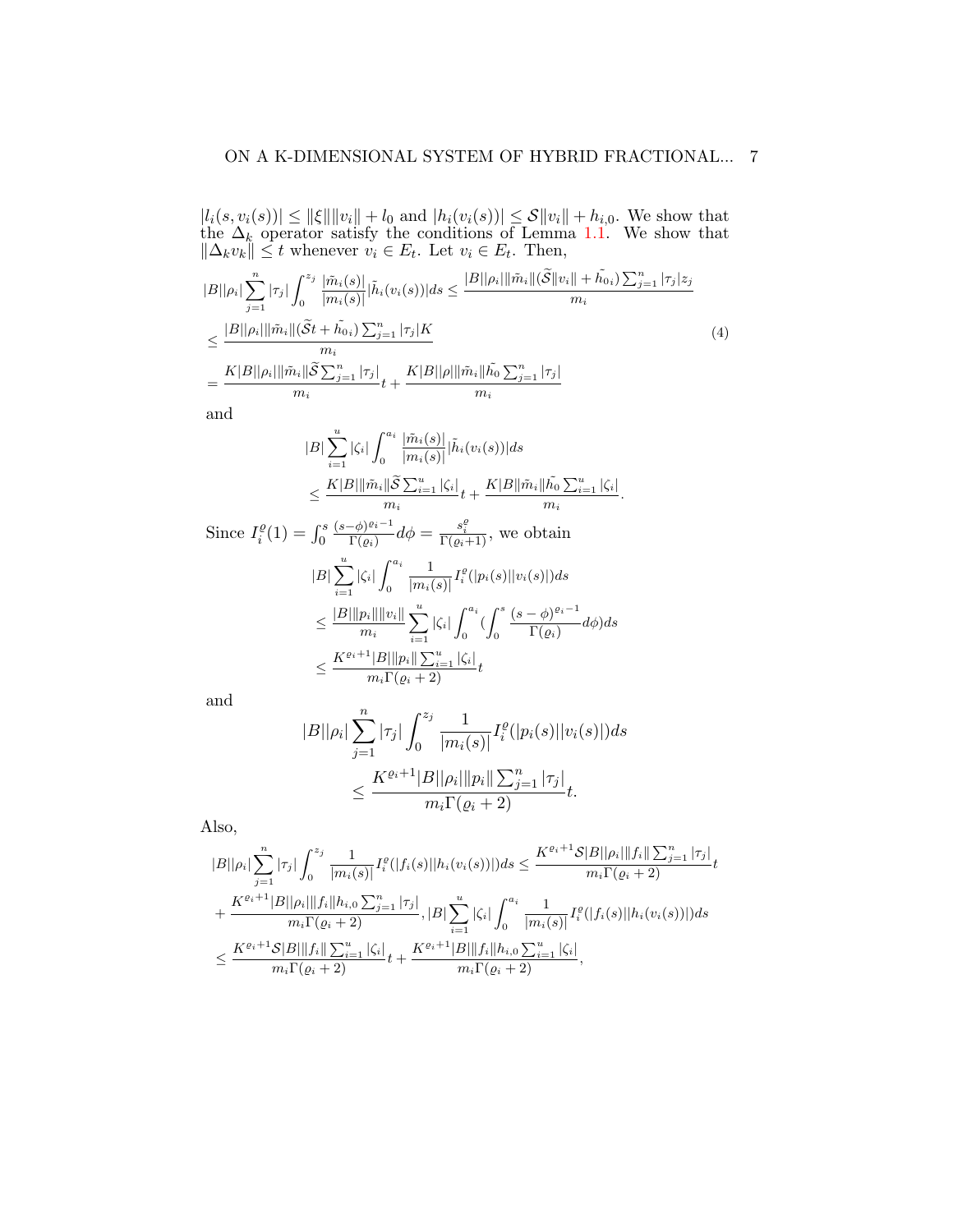$$
\int_0^r \frac{|\tilde{m}_i(s)|}{|m_i(s)|} |\tilde{h}_i(v_i(s))| ds \leq \frac{K\widetilde{S} \|\tilde{m}_i\|}{m_i} t + \frac{K\widetilde{h_{i,0}} \|\tilde{m}_i\|}{m_i},
$$

$$
\int_0^r \frac{1}{|m_i(s)|} I_i^{\varrho}(|p_i(s)| |v_i(s)|) ds \leq \frac{K^{\varrho_i+1} ||p_i||}{m_i \Gamma(\varrho_i+2)} t
$$

and

<span id="page-7-0"></span>
$$
\int_0^r \frac{1}{|m_i(s)|} I_i^{\varrho}(|f_i(s)||h_i(v_i(s))|) ds \le \frac{K^{\varrho_i+1} \mathcal{S} ||f_i||}{m_i \Gamma(\varrho_i+2)} t + \frac{K^{\varrho_i+1} ||f_i|| h_{i,0}}{m_i \Gamma(\varrho_i+2)}.
$$
 (5)

Since

$$
|Hv_i(r)| \leq |B||\rho_i| \sum_{j=1}^n |\tau_j| \int_0^{z_j} \frac{|\tilde{m}_i(s)|}{|m_i(s)|} |\tilde{h}_i(v_i(s))| ds
$$
  
+  $|B| \sum_{i=1}^u |\zeta_i| \int_0^{a_i} \frac{|\tilde{m}_i(s)|}{|m_i(s)|} |\tilde{h}_i(v_i(s))| ds$   
+  $|B| \sum_{i=1}^u |\zeta_i| \int_0^{a_i} \frac{1}{|m_i(s)|} I_i^{\varrho}(|p_i(s)||v_i(s)|) ds$   
+  $|B||\rho_i| \sum_{j=1}^n |\tau_j| \int_0^{z_j} \frac{1}{|m_i(s)|} I_i^{\varrho}(|p_i(s)||v_i(s)|) ds$   
+  $|B||\rho_i| \sum_{j=1}^n |\tau_j| \int_0^{z_j} \frac{1}{|m_i(s)|} I_i^{\varrho}(|f_i(s)||h_i(v_i(s))|) ds$   
+  $|B| \sum_{i=1}^u |\zeta_i| \int_0^{a_i} \frac{1}{|m_i(s)|} I_i^{\varrho}(|f_i(s)||h_i(v_i(s))|) ds$   
+  $\int_0^r \frac{|\tilde{m}_i(s)|}{|m_i(s)|} |\tilde{h}_i(v_i(s))| ds + \int_0^r \frac{1}{|m_i(s)|} I_i^{\varrho}(|p_i(s)||v_i(s)|) ds$   
+  $\int_0^r \frac{1}{|m_i(s)|} I_i^{\varrho}(|f_i(s)||h_i(v_i(s))|) ds$ ,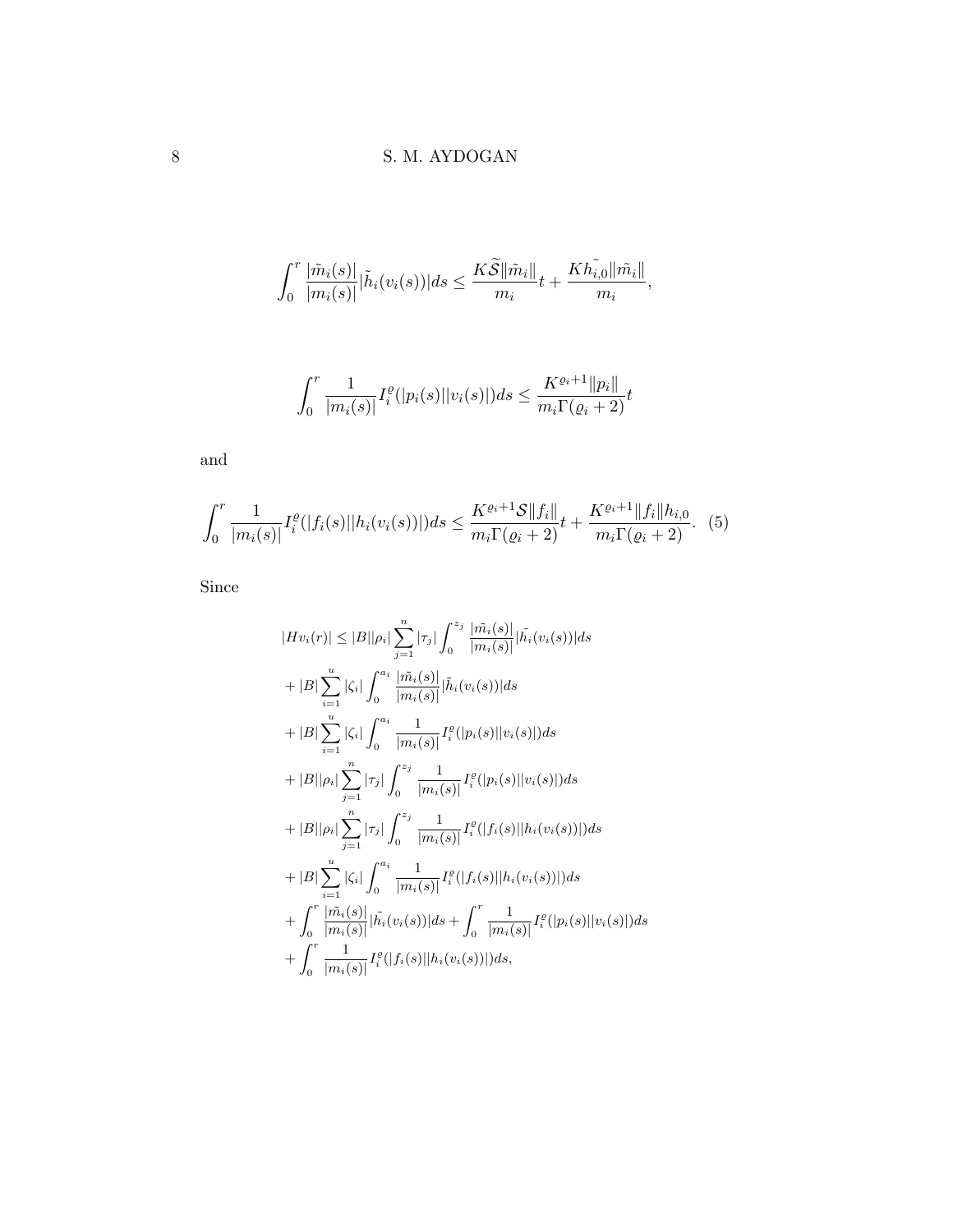by using [\(4\)](#page-6-0)-[\(5\)](#page-7-0), we get  $|Hv_i(r)| \leq \otimes_{i,1} t + \otimes_{i,2}$ , where

$$
\varphi_{i,1} = \frac{K|B||\rho_{i}||\tilde{m}_{i}||\tilde{S}\sum_{j=1}^{n}|\tau_{j}|}{m_{i}} + \frac{K|B||\tilde{m}_{i}||\tilde{S}\sum_{i=1}^{u}|\zeta_{i}|}{m_{i}}
$$
  
+ 
$$
\frac{K^{e_{i}+1}|B||p_{i}||\sum_{i=1}^{u}|\zeta_{i}|}{m_{i}\Gamma(\varrho_{i}+2)} + \frac{K^{e_{i}+1}|B||\rho_{i}||p_{i}||\sum_{j=1}^{n}|\tau_{j}|}{m_{i}\Gamma(\varrho_{i}+2)} + \frac{K^{e_{i}+1}SB||\rho_{i}||f_{i}||\sum_{j=1}^{n}|\tau_{j}|}{m_{i}\Gamma(\varrho_{i}+2)} + \frac{K^{e_{i}+1}SB||\tilde{f}_{i}||\sum_{i=1}^{n}|\tau_{j}|}{m_{i}\Gamma(\varrho_{i}+2)} + \frac{K^{e_{i}+1}SB||\tilde{f}_{i}||\sum_{i=1}^{u}|\zeta_{i}|}{m_{i}\Gamma(\varrho_{i}+2)} + \frac{K^{e_{i}+1}||p_{i}||}{m_{i}\Gamma(\varrho_{i}+2)} + \frac{K^{e_{i}+1}S||f_{i}||}{m_{i}\Gamma(\varrho_{i}+2)} + \frac{K^{e_{i}+1}S||f_{i}||}{m_{i}\Gamma(\varrho_{i}+2)} + \frac{K^{e_{i}+1}S||f_{i}||}{m_{i}\Gamma(\varrho_{i}+2)} \left( |B|\left(\sum_{i=1}^{u}|\zeta_{i}|+|\rho_{i}|\sum_{j=1}^{n}|\tau_{j}| \right)+1 \right) (||p_{i}||+S||f_{i}||) \right) + \frac{K^{e_{i}+1}}{m\Gamma(\varrho_{i}+2)} \left( |B|\left(\sum_{i=1}^{u}|\zeta_{i}|+|\rho_{i}|\sum_{j=1}^{n}|\tau_{j}| \right)+1 \right) (||p_{i}||+S||f_{i}||) \right) = \frac{K}{m_{i}} \left( \tilde{S}||\tilde{m_{i}}|| + \frac{K^{e_{i}}(||p_{i}||+S||f_{i}||)}{\Gamma(\varrho_{i}+2)} \right) \left( |B|\left(\
$$

and

$$
\otimes_{i,2} = \frac{K}{m_i} \left( \tilde{h}_{0,i} || \tilde{m_i} || + \frac{K^{\varrho_i} || f_i || h_{0,i}}{\Gamma(\varrho_i + 2)} \right) \left( |B| \left( \sum_{i=1}^u |\zeta_i| + |\rho_i| \sum_{j=1}^n |\tau_j| \right) + 1 \right).
$$

Thus,

$$
|\Delta_i v_i(r)| = |l_i(r, v_i(r))||Hv_i(r)| \le (||\xi||t + l_{0,i})(\otimes_{i,1} t + \otimes_{i,2}) \le t
$$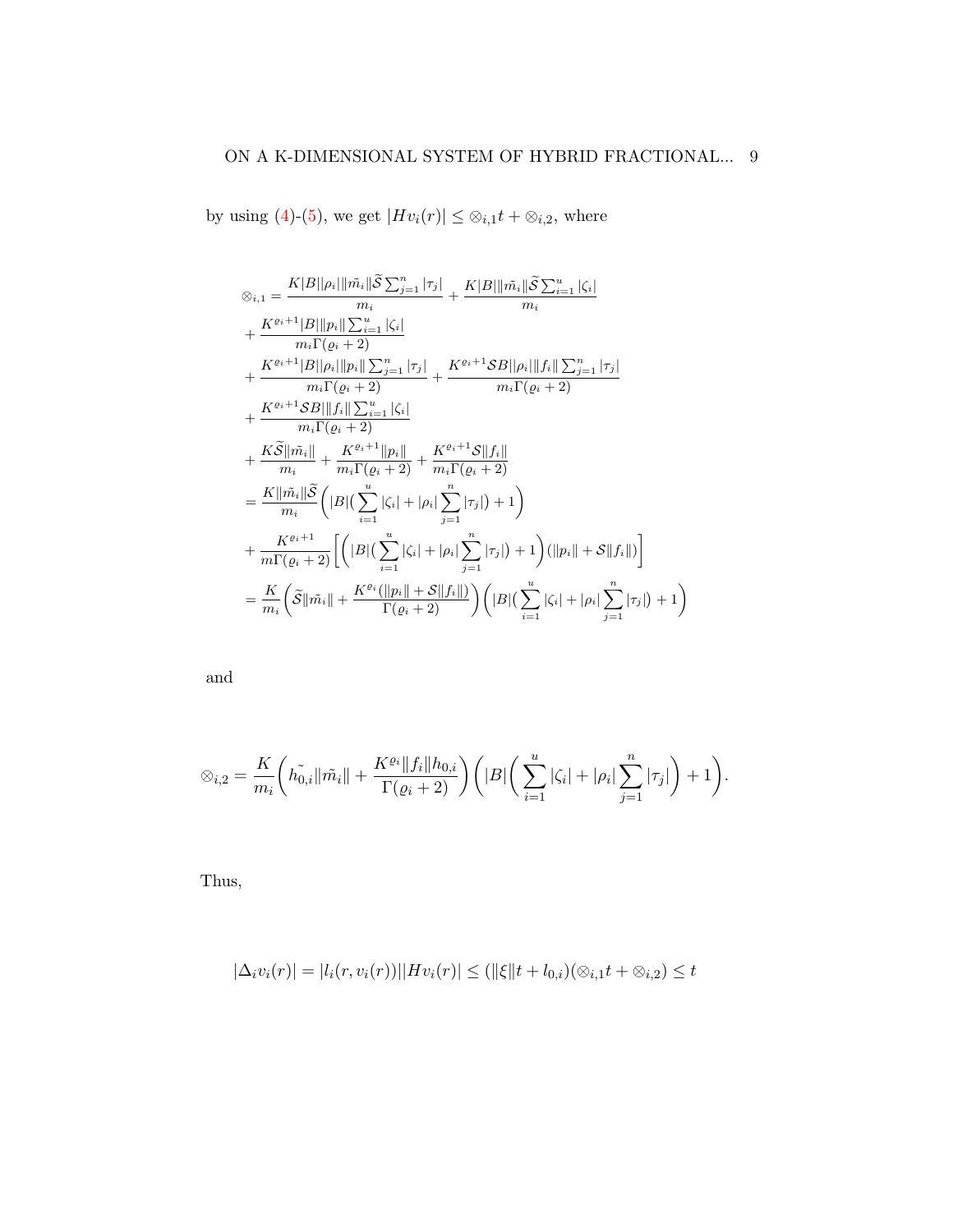and so  $\|\Delta_k v_k\| \leq t$  and so  $\Delta_k E_t \subseteq E_t$ . Assume that  $v_i, q_i \in E_t$ . Similar to above proofs, we can conclude that

$$
|B||\rho_i| \sum_{j=1}^{n} |\tau_j| \int_0^{z_j} \frac{|\tilde{m}_i(s)|}{|m_i(s)|} |\tilde{h}_i(v_i(s)) - \tilde{h}_i(q_i(s))| ds
$$
  
\n
$$
\leq \frac{K|B||\rho_i||\tilde{m}_i||\tilde{S} \sum_{j=1}^{n} |\tau_j|}{m_i} ||v_i - q_i||,
$$
  
\n
$$
|B| \sum_{i=1}^{u} |\zeta_i| \int_0^{a_i} \frac{|\tilde{m}_i(s)|}{|m_i(s)|} |\tilde{h}_i(v_i(s)) - \tilde{h}_i(q_i(s))| ds \leq
$$
  
\n
$$
|B| \sum_{i=1}^{u} |\zeta_i| \int_0^{a_i} \frac{1}{|\tilde{m}_i(s)|} I_i^{\varrho} (|p_i(s)||v_i(s) - q_i(s)|) ds \leq \frac{K^{e+1}|B||p_i|| \sum_{i=1}^{u} |\zeta_i|}{m_i \Gamma(e_i+2)} ||v_i - q_i||,
$$
  
\n
$$
|B||\rho_i| \sum_{j=1}^{n} |\tau_j| \int_0^{z_j} \frac{1}{|\tilde{m}_i(s)|} I_i^{\varrho} (|p_i(s)||v_i(s) - v_i(s)|) ds
$$
  
\n
$$
\leq \frac{K^{e_i+1}|B||\rho_i||p_i|| \sum_{j=1}^{n} |\tau_j|}{m_i \Gamma(e_i+2)} ||v_i - q_i||,
$$
  
\n
$$
|B||\rho_i| \sum_{j=1}^{n} |\tau_j| \int_0^{z_j} \frac{1}{|\tilde{m}_i(s)|} I_i^{\varrho} (|f_i(s)||h_i(v_i(s)) - h_i(q_i(s))|) ds
$$
  
\n
$$
\leq \frac{K^{e_i+1}S|B||\rho_i||f_i|| \sum_{j=1}^{n} |\tau_j|}{m_i \Gamma(e_i+2)} ||v_i - q_i||,
$$
  
\n
$$
|B| \sum_{i=1}^{u} |\zeta_i| \int_0^{a_i} \frac{1}{|\tilde{m}_i(s)|} I_i^{\varrho} (|f_i(s)||h_i(v_i(s)) - h_i(q_i(s))|) ds
$$
  
\n
$$
\leq \frac{K^{e_i+1}S|B||\{f_i\}}
$$

and

$$
\int_0^r \frac{1}{|m_i(s)|} I_i^{\varrho}(|f_i(s)||h_i(v_i(s)) - h_i(q_i(s))|) ds \leq \frac{K^{\varrho_i+1} \mathcal{S} ||f_i||}{m_i \Gamma(\varrho_i+2)} ||v_i - q_i||.
$$

Thus,

$$
|Hu_i(r) - Hq_i(r)|
$$
  
\n
$$
\leq |B||\rho_i| \sum_{j=1}^n |\tau_j| \int_0^{z_j} \frac{|\tilde{m}_i(s)|}{|m_i(s)|} |\tilde{h}_i(v_i(s)) - \tilde{h}_i(q_i(s))| ds
$$
  
\n
$$
+ |B| \sum_{i=1}^u |\zeta_i| \int_0^{a_i} \frac{|\tilde{m}_i(s)|}{|m_i(s)|} |\tilde{h}_i(v_i(s)) - \tilde{h}_i(q_i(s))| ds
$$
  
\n
$$
+ |B| \sum_{i=1}^u |\zeta_i| \int_0^{a_i} \frac{1}{|m_i(s)|} I_i^{\varrho}(|p_i(s)||v_i(s) - q_i(s)|) ds
$$
  
\n
$$
+ |B||\rho_i| \sum_{j=1}^n |\tau_j| \int_0^{z_j} \frac{1}{|m_i(s)|} I_i^{\varrho}(|p_i(s)||v_i(s) - q_i(s)|) ds
$$
  
\n
$$
+ |B||\rho_i| \sum_{j=1}^n |\tau_j| \int_0^{z_j} \frac{1}{|m_i(s)|} I_i^{\varrho}(|f_i(s)||h_i(v_i(s)) - h_i(q_i(s))|) ds
$$
  
\n
$$
+ |B| \sum_{i=1}^u |\zeta_i| \int_0^{a_i} \frac{1}{|m_i(s)|} I_i^{\varrho}(|f_i(s)||h_i(v_i(s)) - h_i(q_i(s))|) ds
$$
  
\n
$$
+ \int_0^r \frac{|\tilde{m}_i(s)|}{|m_i(s)|} \tilde{h}_i(v_i(s)) - \tilde{h}_i(q_i(s))| ds + \int_0^r \frac{1}{|m_i(s)|} I_i^{\varrho}(|p_i(s)||v_i(s) - v_i(s)|) ds
$$
  
\n
$$
+ \int_0^r \frac{1}{|m_i(s)|} I_i^{\varrho}(|f_i(s)||h_i(v_i(s)) - h_i(q_i(s))|) ds \leq \otimes_{i,1} ||v_i - q_i||.
$$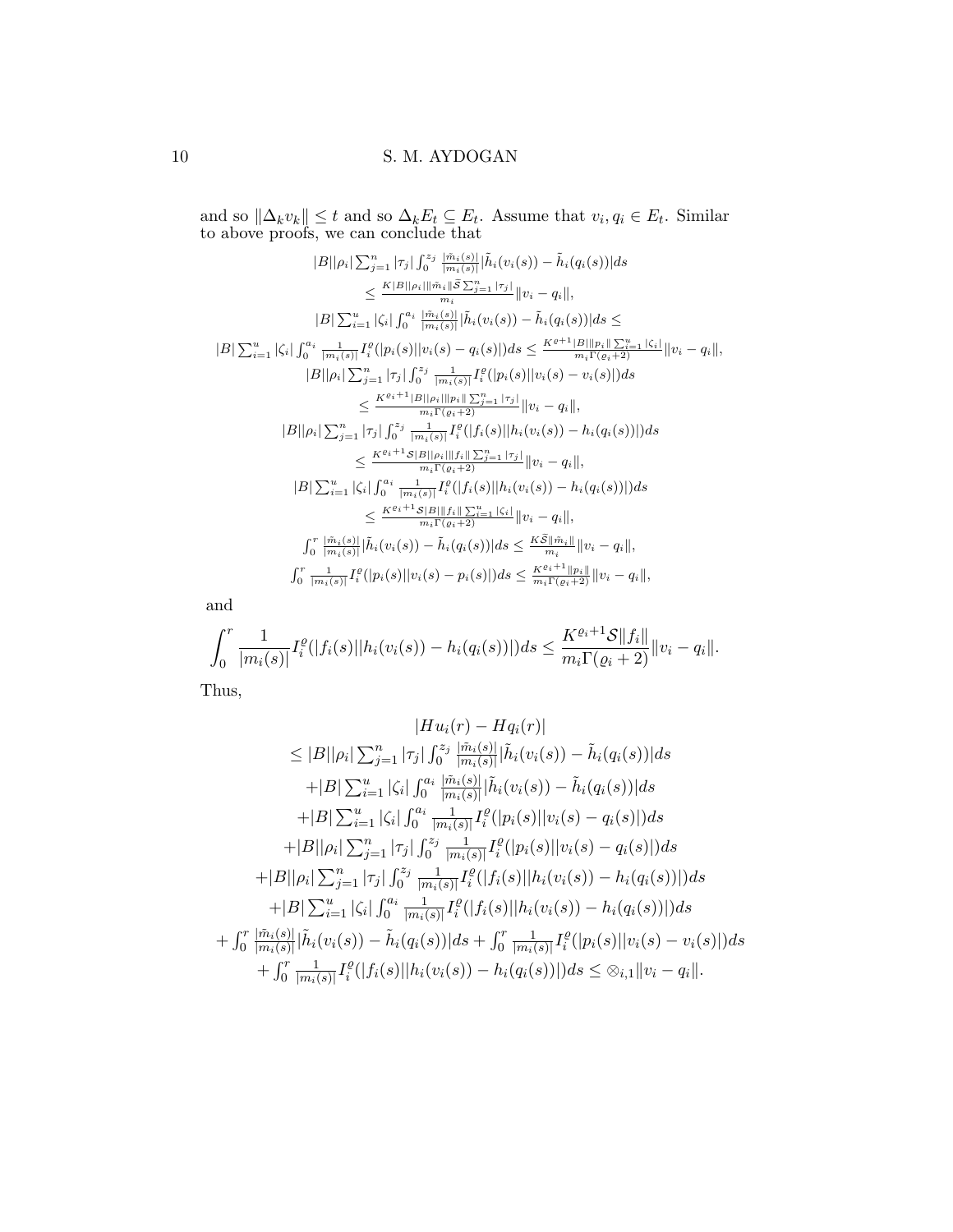Therefore,  $|Hv_i(r) - Hq_i(r)| \leq \mathcal{D}_{i,1} ||v_i - q_i||$ . This implies that

$$
|\Delta_k v_i(r) - \Delta_k q_i(r)| = |l_i(r, v_i(r))Hv_i(r) - l_i(r, q_i(r))Hq_i(r)|
$$
  
\n
$$
= |l_i(r, v_i(r))Hv_i(r) - l_i(r, v_i(r))Hq_i(r)
$$
  
\n
$$
+ l_i(r, v_i(r))Hq_i(r) - l_i(r, q_i(r))Hq_i(r)|
$$
  
\n
$$
= |l_i(r, v_i(r))[Hv_i(r) - Hq_i(r)] + Hq_i(r)[l_i(r, v_i(r)) - l_i(r, q_i(r))]|
$$
  
\n
$$
\leq |l_i(r, v_i(r))||Hv_i(r) - Hq_i(r)| + |Hq_i(r)||l(r, v_i(r)) - l(r, q_i(r))|
$$
  
\n
$$
\leq (||\xi||t + l_{0,i})\otimes_{i,1} ||v_i - q_i|| + (\otimes_{i,1}t + \otimes_{i,2})||\xi|| ||v_i - q_i||
$$
  
\n
$$
= \left( (2\otimes_{i,1}t + \otimes_{i,2})||\xi|| + l_0\otimes_{i,1} \right) ||v_i - q_i||
$$

and also  $\|\Delta_kv_i-\Delta_kq_i\|\leq \Big((2\otimes_{i,1}t+\otimes_{i,2})\|\xi\|+l_0\otimes_{i,1}\Big)\|v_i-q_i\|\ \text{for}\ \$ all  $v_i, q_i \in E_t$  and  $i = 1, ..., k$ . Consider the map  $\psi_i(r) = \left( \begin{array}{c} 2 \otimes_{i,1} t + \end{array} \right)$  $\langle \otimes_{i,2} \rangle ||\xi|| + l_0 \otimes_{i,1} \bigg) r.$  Then, one can easily find that  $\psi \in \Psi$  and  $||\Delta_k v_i \Delta_k q_i \| \leq \psi(||v_i - q_i||)$  for all  $v_i, q_i \in E_t$  and  $i = 1, ..., k$ . Thus, we get  $\varrho_i(v_i, q_i) \|\Delta_k v_i - \Delta_k q_i\| \leq \psi(||v_i - q_i||)$  for all  $v_i, q_i \in C(I, \mathbb{R})$ , that is,  $\Delta_k$  is an  $\alpha$ - $\psi$ -contraction. Now, we show that  $\Delta_k$  is  $\alpha$ -admissible. Let  $\varrho_i(v_i, q_i) \geq 1$ . Then,  $v_i, q_i \in E_t$  and so  $\Delta_k v_i, \Delta_k q_i \in E_t$  and so  $\varrho_i(\Delta_k v_i, \Delta_k q_i) \geq 1$ . Let  $\{v_n\}$  is a sequence in  $C(I, \mathbb{R})$  such that  $\varrho(v_{n-1}, v_n) \geq 1$  for all  $n \geq 1$  and  $v_n \to v \in C(I, \mathbb{R})$ . Then,  $\{v_n\}$  is a sequence in  $E_t$ . Since  $E_t$  is closed,  $v \in E_t$  and so  $\varrho(v_n, v) \ge 1$  for all n. Let  $v_0 \in E_t$ . Since  $\Delta_k E_t \subset E_t$ ,  $\Delta_k v_0 \in E_t$  and so  $\varrho(v_0, \Delta_k v_0) \geq 1$ . Now by using Lemma [1.1,](#page-3-0)  $\Delta_k$  has a fixed point in  $C(I, \mathbb{R})$  which is a solution for the system.  $\Box$ 

## 3 Example

Now, we provide an example to illustrate our main result.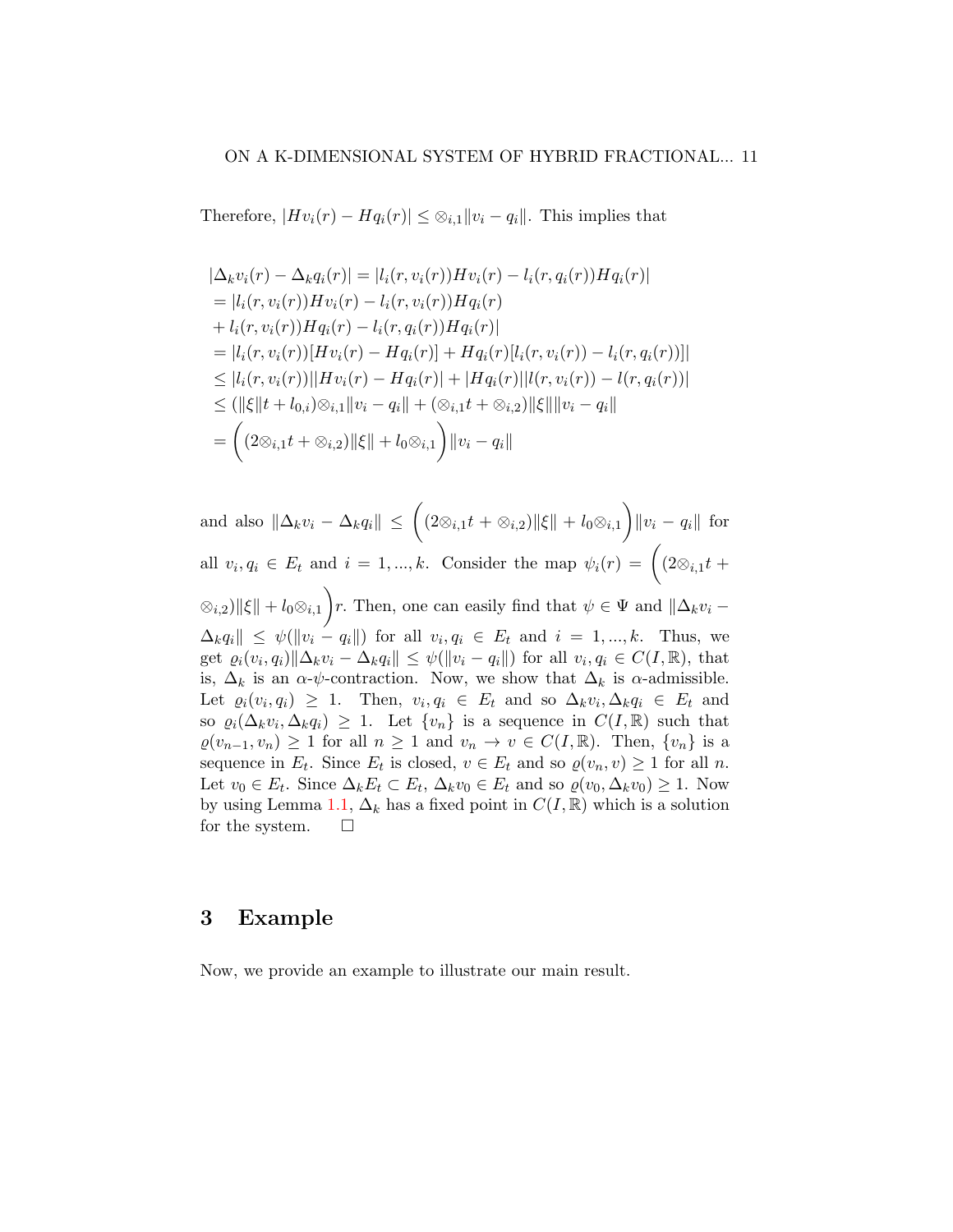Example 3.1. Consider the two-dimensional hybrid system

<span id="page-11-0"></span>
$$
\begin{cases}\nD^{\frac{3}{4}}\left(500\sqrt{2+r^3}\left(\frac{v(r)}{l(r,v(r))}\right)' - \frac{e^{-2r}}{200}\left(\frac{2}{5}\sin v(r) + 3\right)\right) + e^{-\sqrt{2r}}v(r) \\
= e^{-2r}\sin r\tan^{-1}(v(r) + 2) \\
D^{\frac{3}{4}}\left(400\sqrt{3+r^4}\left(\frac{v(r)}{l(r,v(r))}\right)' - \frac{e^{-3r}}{300}\left(\frac{3}{5}\sin v(r) + 3\right)\right) + e^{-\sqrt{3r}}v(r) \\
= e^{-3r}\sin r\tan^{-1}(v(r) + 2)\n\end{cases}
$$
\n(6)

with boundary value conditions

<span id="page-11-1"></span>
$$
\begin{cases}\n\left(\frac{v_i(r)}{l_i(r, v_i(r))}\right)'_{r=0} = \frac{1}{70000} \left(\frac{1}{4} v_i(0) + 2\right),\\ \n\sum_{j=1}^3 \frac{1}{3000j} \left(\frac{v_i\left(\frac{1}{5^j}\right)}{l_i\left(\frac{1}{4^j}, v_i\left(\frac{1}{4^j}\right)\right)}\right) = \frac{2}{222} \sum_{j=1}^4 \frac{1}{100^j} \left(\frac{v_i\left(\frac{2}{5^j}\right)}{l\left(\frac{2}{5^j}, v_i\left(\frac{2}{5^j}\right)\right)}\right),\n\end{cases} (7)
$$

where  $l_i(r, v_i(r)) = \frac{|\sin 5r|}{3\pi}$  $\frac{|v_i(r)|}{2+|v_i(r)|} + \frac{|\sin r|}{3}$  $\frac{\ln r}{3}e^{-3\pi r}$ . Put  $\varrho = \frac{3}{4}$  $\frac{3}{4}$ ,  $K =$ 1,  $t = 0.1$ ,  $\zeta_1 = \frac{1}{3000}$ ,  $\zeta_2 = \frac{1}{3000}$ ,  $\tau_1 = \frac{2}{20}$ ,  $\tau_2 = \frac{2}{200}$ ,  $\tau_3 = \frac{3}{3000}$ ,<br>  $m_1(r) = 500\sqrt{3 + r^3}$ ,  $m_2(r) = 400\sqrt{3 + r^4}$ ,  $\tilde{m}_1(r) = \frac{e^{-2r}}{200}$ ,  $\tilde{m}_2(r) = \frac{e^{-3r}}{300}$ ,  $p_i(r) = e^{-\sqrt{2r$  $\tilde{h}_{1_i}(v_i(r)) = \frac{2}{5}\sin v_i(r) + 3$  and  $\tilde{h}_{2_i}(v_i(r)) = \frac{3}{5}\sin v_i(r) + 3$ . Then, we have  $\left|\frac{\partial h_i(v)}{\partial x}\right| \leq 1 = \mathcal{S}, h_0 = \frac{\pi}{5}$  $\frac{\pi}{5}$ ,  $\left|\frac{\partial \tilde{h}_i(v)}{\partial r}\right| \leq \frac{3}{5} = \tilde{\mathcal{S}}, \ \tilde{h}_0 = 1, \ m = 500,$  $\|\tilde{m}\| = \frac{2}{200}, \|p\| = 1, \|f\| = 1.$  Also,

$$
|l_i(r, v_i(r)) - l_i(r, q_i(r))| = \frac{|\sin r|}{3\pi} \frac{||v_i(r)| - |q_i(r)||}{(1 + |v_i(r)|)(1 + |q_i(r)|)}
$$
  

$$
\leq \frac{|\sin r|}{3\pi} |v_i(r) - q_i(r)|.
$$

Note that,  $\|\xi\| = \frac{1}{3\pi}$  $\frac{1}{3\pi}$  and  $l_0 = \frac{2}{3}$  $\frac{2}{3}, \sum_{j=1}^{2} \frac{2}{4000j} - \frac{2}{22}$  $\frac{2}{222}\sum_{j=1}^{3}\frac{2}{(20)^j}=\frac{5}{7000} \frac{2}{2000} = -\frac{4}{8000} \neq 0$  and  $B = -8000$ . Then,  $|B|(\sum_{j=1}^{2} |\zeta_j| + |\rho| \sum_{j=1}^{3} |\tau_j|) +$  $1 = 6000\left(\frac{5}{7000} + \frac{2}{22}\right)$ 222  $\left(\frac{222}{2000}\right) + 1 = 8$  and so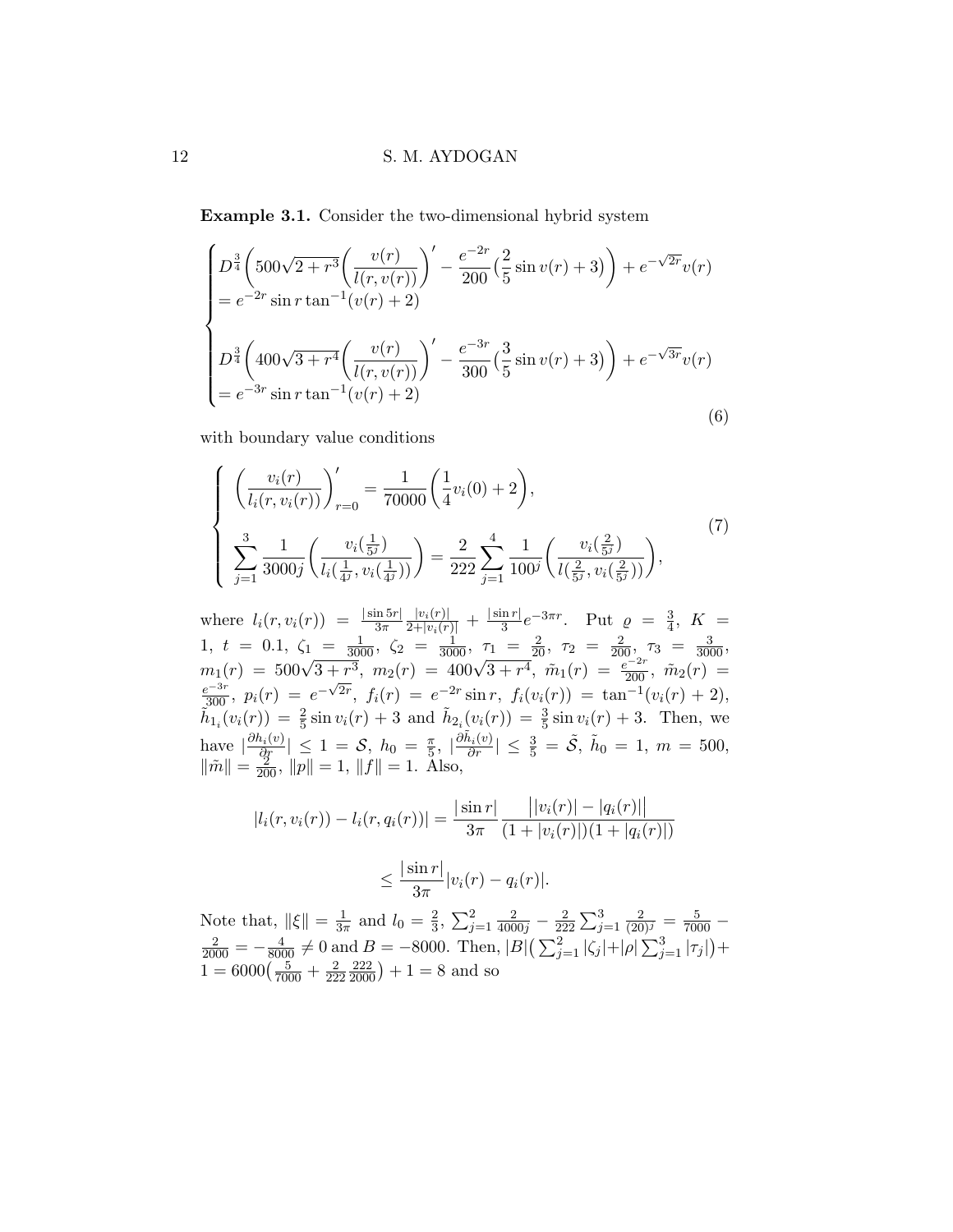$$
\begin{split} \otimes_1 &= \frac{K}{m} \bigg( \widetilde{\mathcal{S}} \|\tilde{m}\| + \frac{K^{\varrho}(\|p\| + \mathcal{S}\|f\|)}{\Gamma(\varrho + 2)} \bigg) \\ &\times \bigg( |B| \big( \sum_{j=1}^u |\zeta_j| + |\rho| \sum_{j=1}^n |\tau_j| \big) + 1 \bigg) \\ &= \frac{16}{1200} \bigg( \frac{1}{600} + \frac{3}{\Gamma(\frac{28}{10})} \bigg) \approx 0.01499506341, \end{split}
$$

$$
\otimes_2 = \frac{K}{m} \left( \tilde{h_0} \|\tilde{m}\| + \frac{K^{\varrho} \|f\| h_0}{\Gamma(\varrho + 2)} \right) \left( |B| \left( \sum_{j=1}^u |\zeta_j| + |\rho| \sum_{j=1}^n |\eta_j| \right) \right)
$$
  
=  $\frac{8}{600} \left( \frac{2}{200} + \frac{\pi}{4\Gamma(\frac{28}{10})} \right) \approx 0.005269853,$ 

$$
(\|\xi\|r + g_0)(\mathcal{A}_1r + \otimes_2) \approx (\frac{0.4}{8\pi} + \frac{2}{4})(0.0159506855 \times 0.1 + 0.0063796996)
$$

$$
\approx 0.0041143065 \le 0.1 = t
$$

and

$$
(2 \otimes_1 r + \otimes_2) ||\phi|| + g_0 \otimes_1 \approx (2 \times 0.0.005269853 \times 0.10.005269853) \times \frac{1}{3\pi} + \frac{1}{3} \times 0.01499506341 \approx 0.0095892469 < 1.
$$

Now by using Theorem [2.1,](#page-4-0) the problem  $(6)-(7)$  $(6)-(7)$  has a solution.

# 4 Conclusion

In today's world, most events are modeled by systems of fractional equations which increase our abilities to provide a good study of various phenomena. It is always good to focus on solving complex fractional differential equations. One of the most important types of these equations is the hybrid fractional differential equations with complex boundary conditions. In this work, we studied a k-dimensional system of hybrid fractional differential equations with hybrid boundary conditions. By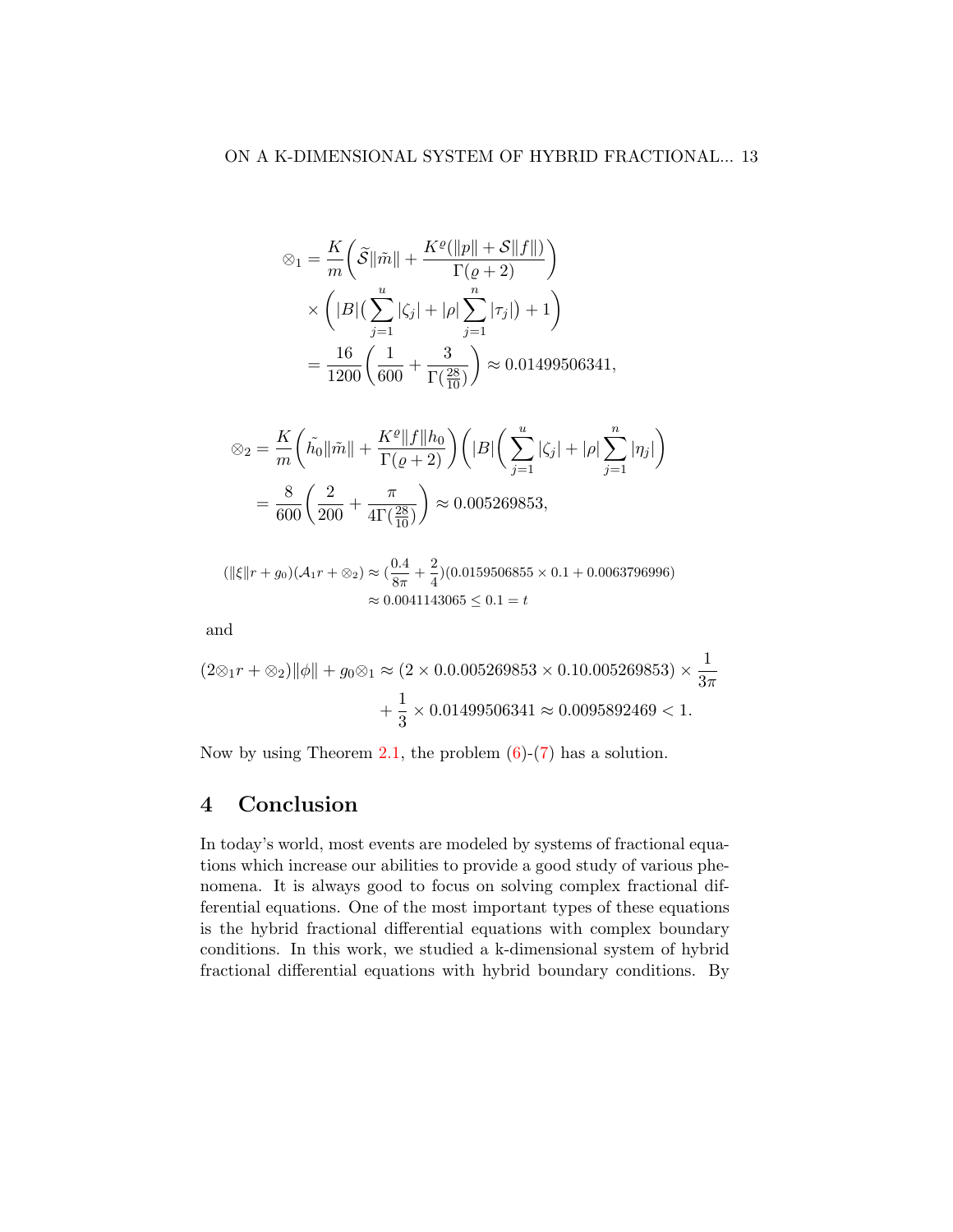using the  $\alpha$ - $\psi$ -technique we reviewed the system. We provided an example to illustrate our main result.

#### Acknowledgements

The author was supported by Istanbul Technical University. The author express her gratitude to dear unknown three referees for their helpful suggestions which improved the final version of this paper.

# References

- <span id="page-13-6"></span>[1] B. Ahmad, S. K. Ntouyas, J. Tariboon, On hybrid Caputo fractional integro-differential inclusions with nonlocal conditions, J. Nonlinear Sci. Appl. 9 (2016) 4235–4246.
- <span id="page-13-3"></span>[2] Sh. Alizadeh, D. Baleanu, Sh. Rezapour, Analyzing transient response of the parallel RCL circuit by using the Caputo-Fabrizio fractional derivative, Adv. Diff. Equ. (2020) 2020:55.
- <span id="page-13-0"></span>[3] Q. M. Al-Mdallal, An efficient method for solving fractional Sturm-Liouville problems, Chaos, Solit. and Fract. 40 (2009) Issue 1, 183– 189.
- <span id="page-13-1"></span>[4] J. Alzabut, A. Selvam, R. Dhineshbabu, M. K. A. Kaabar, The Existence, uniqueness, and stability analysis of the discrete fractional three-point boundary value problem for the elastic Beam equation, Symmetry 13 (2021) Issue 5, 789.
- <span id="page-13-2"></span>[5] Y. Ashrafyan, A new kind of uniqueness theorems for inverse Sturm-Liouville problems, Bound. Value Probl. (2017) 2017:79.
- <span id="page-13-4"></span>[6] S. M. Aydogan, D. Baleanu, A. Mousalou, Sh. Rezapour, On high order fractional integro-differential equations including the Caputo-Fabrizio derivative, Bound. Value Probl. (2018) 2018:90.
- <span id="page-13-5"></span>[7] S. M. Aydogan, D. Baleanu, A. Mousalou, Sh. Rezapour, On approximate solutions for two higher-order Caputo-Fabrizio fractional integro-differential equations, Adv. Diff. Equ. (2017) 2017:221.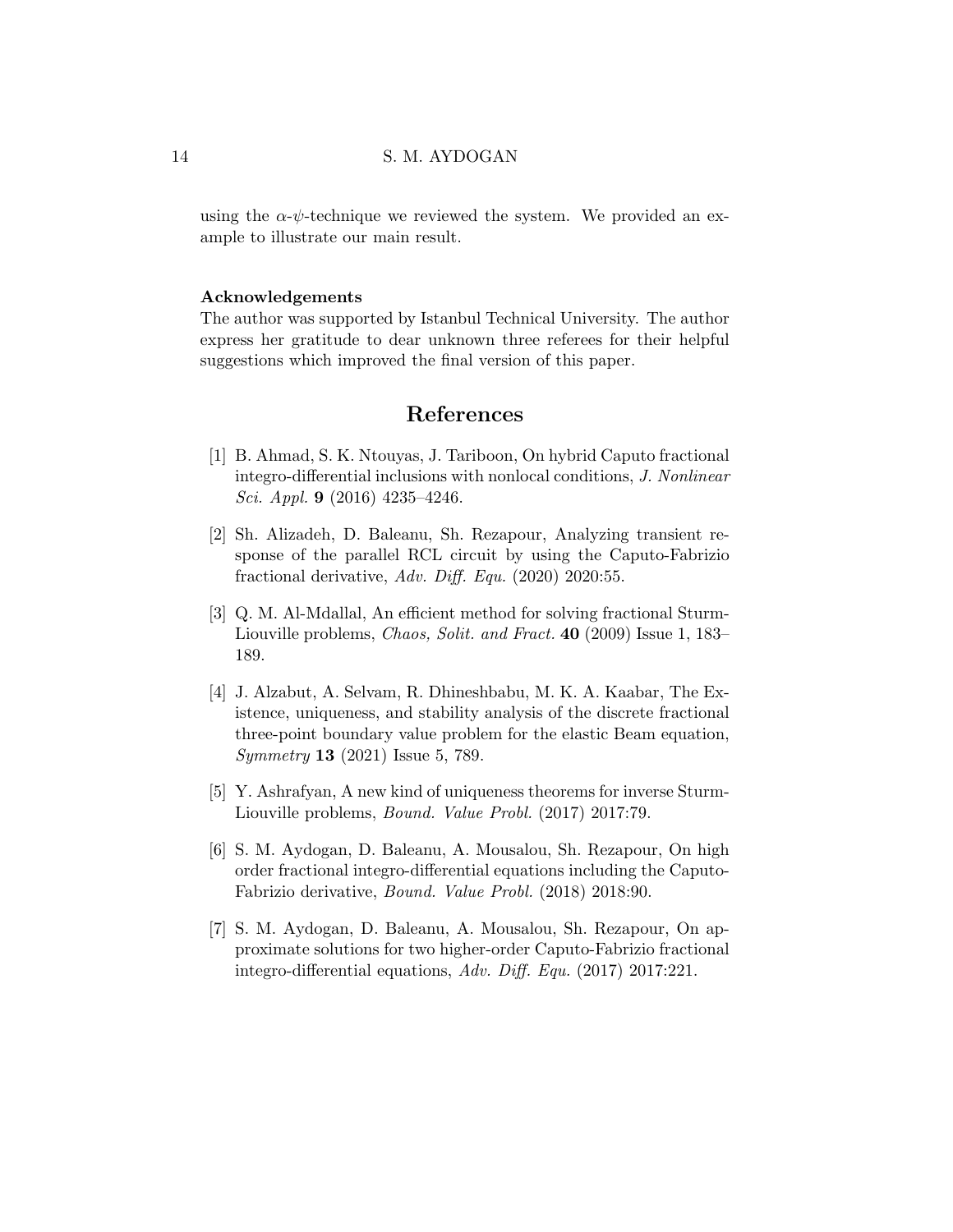- <span id="page-14-5"></span>[8] D. Baleanu, S. Etemad, S. Pourrazi, Sh. Rezapour, On the new fractional hybrid boundary value problems with three-point integral hybrid conditions, Adv. Diff. Equ. (2019) 2019:473.
- <span id="page-14-6"></span>[9] D. Baleanu, H. Khan, H. Jafari, R. A. Khan, M. Alipour, On existence results for solutions of a coupled system of hybrid boundary value problems with hybrid conditions, Adv. Diff. Equ. (2015) 2015:318.
- <span id="page-14-3"></span>[10] D. Baleanu, A. Jajarmi, H. Mohammadi, Sh. Rezapour, Analysis of the human liver model with Caputo-Fabrizio fractional derivative, Chaos, Solit. and Fract. 134 (2020) 109705.
- <span id="page-14-4"></span>[11] D. Baleanu, H. Mohammadi, Sh. Rezapour, Analysis of the model of HIV-1 infection of  $CD4^+$  T-cell with a new approach of fractional derivative, Adv. Diff. Equ. (2020) 2020:71.
- <span id="page-14-0"></span>[12] F.Z. Bensidhoum, H. Dib, On some regular fractional Sturm-Liouville problems with generalized Dirichlet conditions, J. Integral Eq. Appl. 28(4) (2016) 459-480.
- <span id="page-14-7"></span>[13] Z. Charandabi and Sh. Rezapour, M. Ettefagh On a fractional hybrid version of the Sturm-Liouville equation, Adv. Diff. Equ. 371 (2020) 2020:301.
- <span id="page-14-8"></span>[14] C. Derbazi, H. Hammouche, M. Benchohra, Y. Zhou, Fractional hybrid differential equations with three-point boundary hybrid conditions, Adv. Diff. Equ. (2019) 2019:125.
- <span id="page-14-1"></span>[15] V.S. Erturk, Computing eigen elements of Sturm-Liouville problems of fractional order via fractional differential transform method, Math. Comput. Appl. 16 (2011) 712–720.
- <span id="page-14-9"></span>[16] A. M. A. El-Sayed, F. M. Gaafar, Existence and uniqueness of solution for Sturm-Liouville fractional differential equation with multipoint boundary condition via Caputo derivative, Adv. Diff. Equ. (2019) 2019:46.
- <span id="page-14-2"></span>[17] S. Etemad, M. S. Souid, B. Telli, M. K. A. Kaabar, Sh. Rezpour, Investigation of the neutral fractional differential inclusions of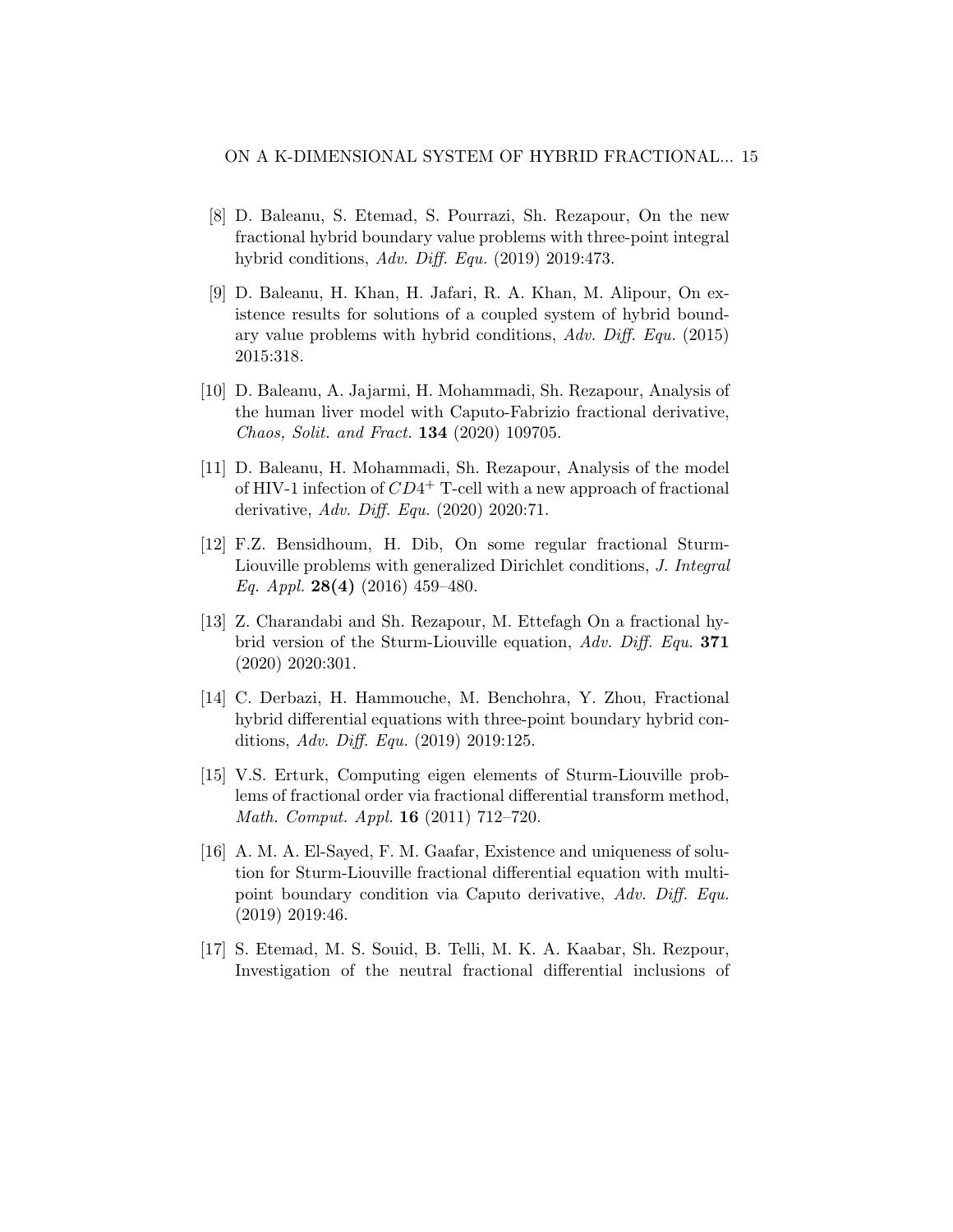Katugampola-type involving both retarded and advanced arguments via Kuratowski MNC technique, Adv. Diff. Equ. 2021 2021:214.

- <span id="page-15-1"></span>[18] A. A. Hassana, Green's function solution of non-homogeneous regular Sturm-Liouville problem, J. Appl. Comput. Math. 6 (2017) No. 3, 2168–9679.
- <span id="page-15-8"></span>[19] K. Hilal, A. Kajouni, Boundary value problems for hybrid differential equations with fractional order, Adv. Diff. Equ. 2015 2015:183.
- <span id="page-15-0"></span>[20] J. D. Joannopoulos, S. G. Johnson, J. N. Winnn, R. D. Meade, Photonic crystals: molding the flow of light, Princeton University Press (2008).
- <span id="page-15-2"></span>[21] C. Kiataramkul, S. K. Ntouyas, J. Tariboon, A. Kijjathanakorn, Generalized Sturm-Liouville and Langevin equations via Hadamard fractional derivatives with anti-periodic boundary conditions, Bound. Value Probl. (2016) 2016:217.
- <span id="page-15-3"></span>[22] Y. Li, S. Sun, Z. Han, H. Lu, The existence of positive solutions for boundary value problem of the fractional Sturm-Liouville functional differential equation, Abstr. Appl. Anal. (2013) Article ID 301560, 20 pages.
- <span id="page-15-4"></span>[23] H. Lian, W. Ge, Existence of positive solutions for Sturm-Liouville boundary value problems on the half-line, J. Math. Anal. Appl. 321 (2006) 781–792.
- <span id="page-15-5"></span>[24] Y. Liu, T. He, H. Shi, Three positive solutions of Sturm-Liouville boundary value problems for fractional differential equations, Diff. Eq. Appl. 5 (2013) No. 1, 127–152.
- <span id="page-15-6"></span>[25] M. M. Matar, M. I. Abbas, J. Alzabut, M. K. A. Kaabar, S. Etemad, Sh. Rezpour, Investigation of the p-Laplacian nonperiodic nonlinear boundary value problem via generalized Caputo fractional derivatives, Adv. Diff. Equ. 2021 2021:68.
- <span id="page-15-7"></span>[26] T. Muensawat, S .K. Ntouyas, J. Tariboon, Systems of generalized Sturm-Liouville and Langevin fractional differential equations, Adv. Diff. Equ. (2017) 2017:63.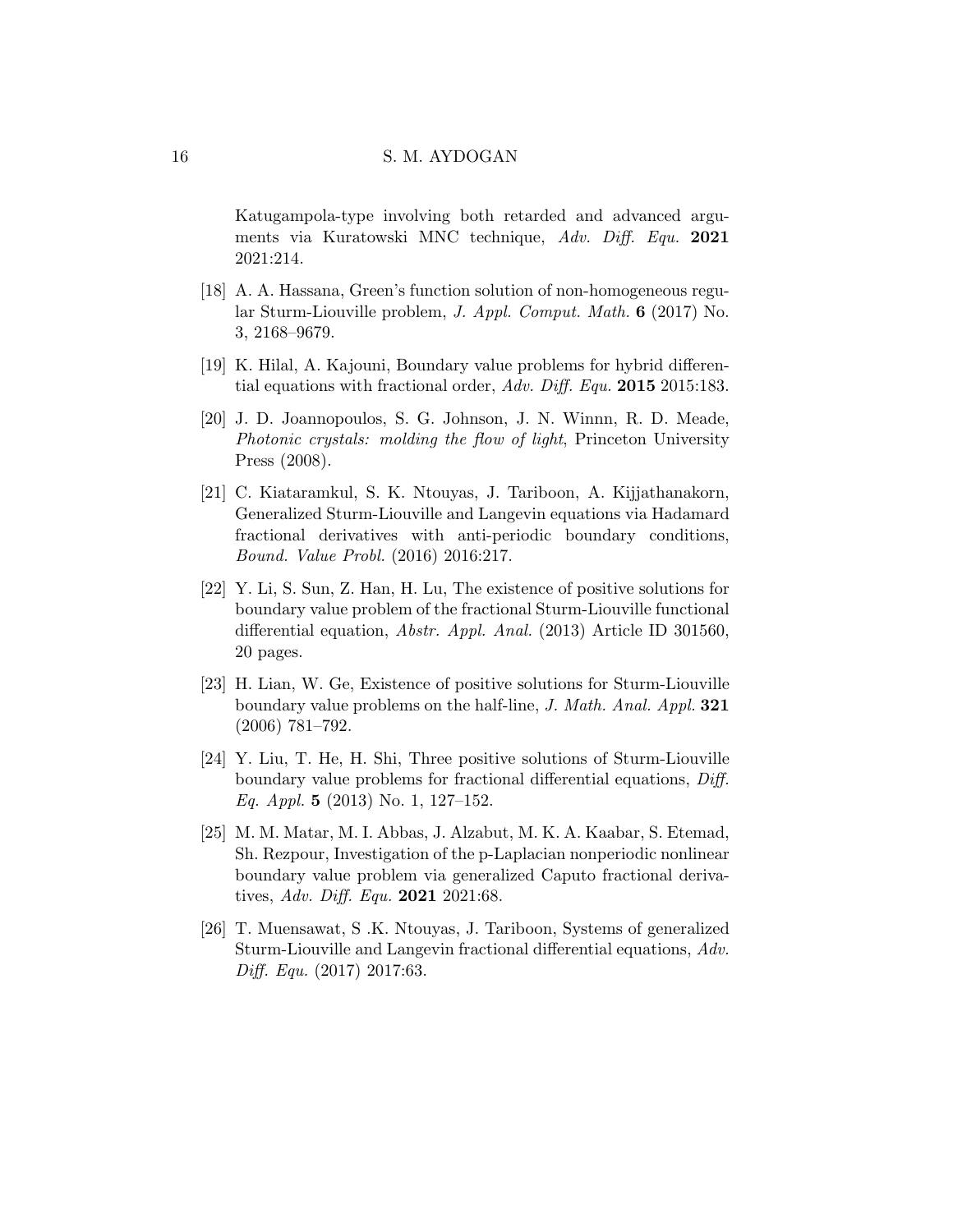- <span id="page-16-1"></span>[27] N. D. Phuong, F. M. Sakar, S. Etemad, Sh. Rezpour, A novel fractional structure of a multi-order quantum multi-integro-differential problem, Adv. Diff. Equ. 2020 2020:633.
- <span id="page-16-8"></span>[28] I. Podlubny, Fractional Differential Equations, Academic Press (1999).
- <span id="page-16-6"></span>[29] Sh. Rezapour, F. M. Sakar, S. M. Aydogan, E. Ravash, Some results on a system of multiterm fractional integro-differential equations, Turkish J. Math. 44 (2020) 2004–2020.
- <span id="page-16-10"></span>[30] B. Samet, C. Vetro, P. Vetro, Fixed point theorem for  $\alpha$ - $\psi$  contractive type mappings, Nonlinear Anal. 75 (2012) 2154–2165.
- <span id="page-16-9"></span>[31] G. Samko, A. Kilbas and O. Marichev, Fractional Integrals and Derivatives: Theory And Applications, Gordon and Breach (1993).
- <span id="page-16-2"></span>[32] F. Sun, K. Li, J. Qi, B. Liao, Non-real eigenvalues of nonlocal indefinite Sturm-Liouville problems, Bound. Value Probl. (2019) 2019:176.
- <span id="page-16-0"></span>[33] G. Teschl, Mathematical Methods in Quantum Mechanics: With Applications to Schrodinger Operators, Amer. Math. Soc., Providence (2014).
- <span id="page-16-7"></span>[34] Z. Ullah, A. Ali, R. A. Khan, M. Iqbal, Existence results to a class of hybrid fractional differential equations, Matriks Sains Mat. 2 (2018) No. 1, 13–17.
- <span id="page-16-3"></span>[35] J. Xu, Z. Abernathy, On the solvability of nonlinear Sturm-Liouville problems, J. Math. Anal. Appl. 387 (2012) 310–319.
- <span id="page-16-4"></span>[36] Z. Yang, Positive solutions for singular Sturm-Liouville boundary value problems on the half line, Electron. J. Diff. Equ. 2010 (2010) No. 171, 1–8.
- <span id="page-16-5"></span>[37] J. Zhao, W. Ge, Existence results of a kind of Sturm-Liouville type singular boundary value problem with non-linear boundary conditions, J. Ineq. Appl. (2012) 2012:197.